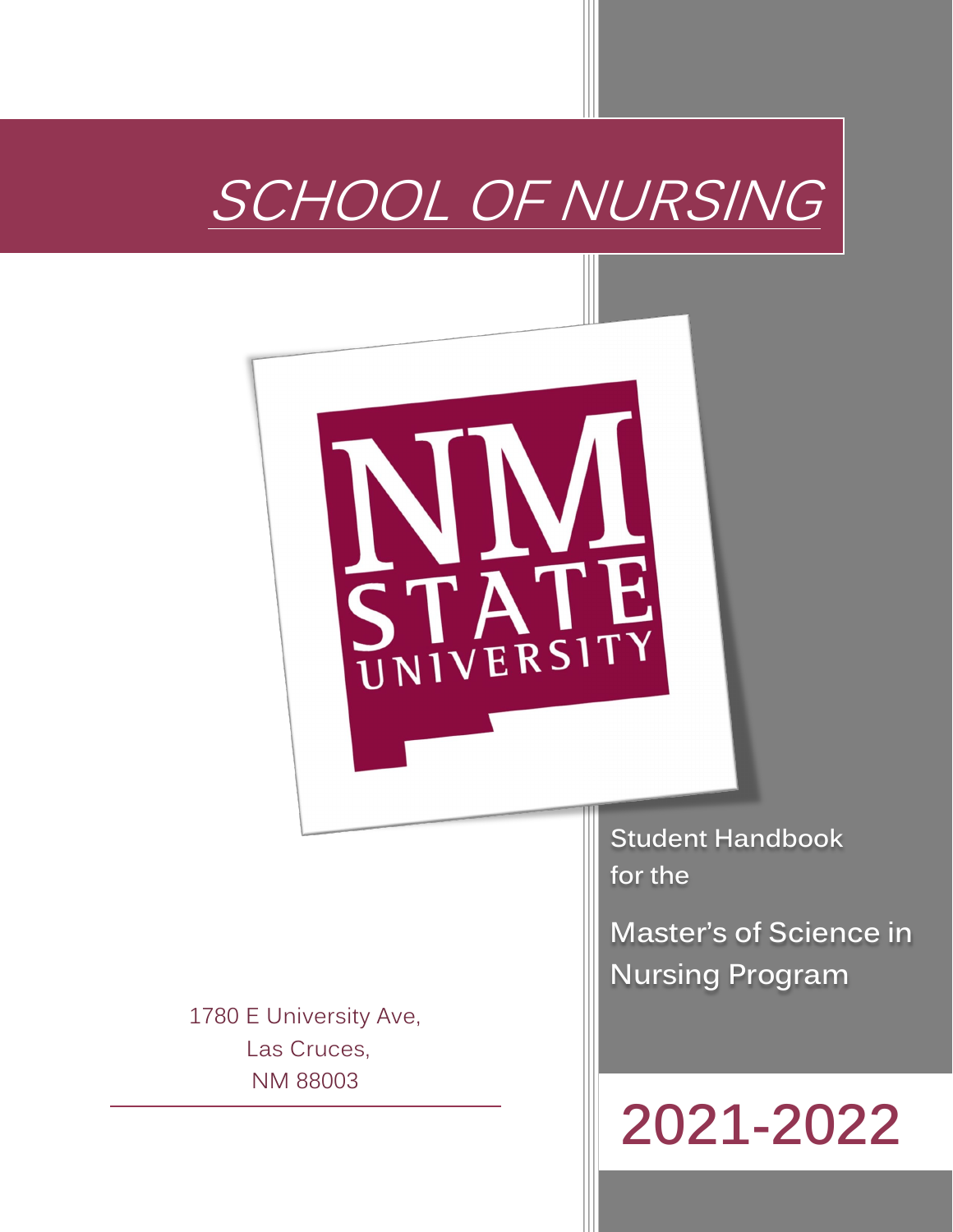## **Master's of Science in Nursing (MSN) Program**

## **Student Handbook**

## **2021-2022 Academic Year**

## **School of Nursing**

## **College of Health, Education and Social Transformation**

#### **New Mexico State University**

Information in this handbook is subject to change without notice. The handbook is updated and distributed to all students at the beginning of each academic year. Changes that occur during the academic year are communicated by email. Revised: 8/13/2021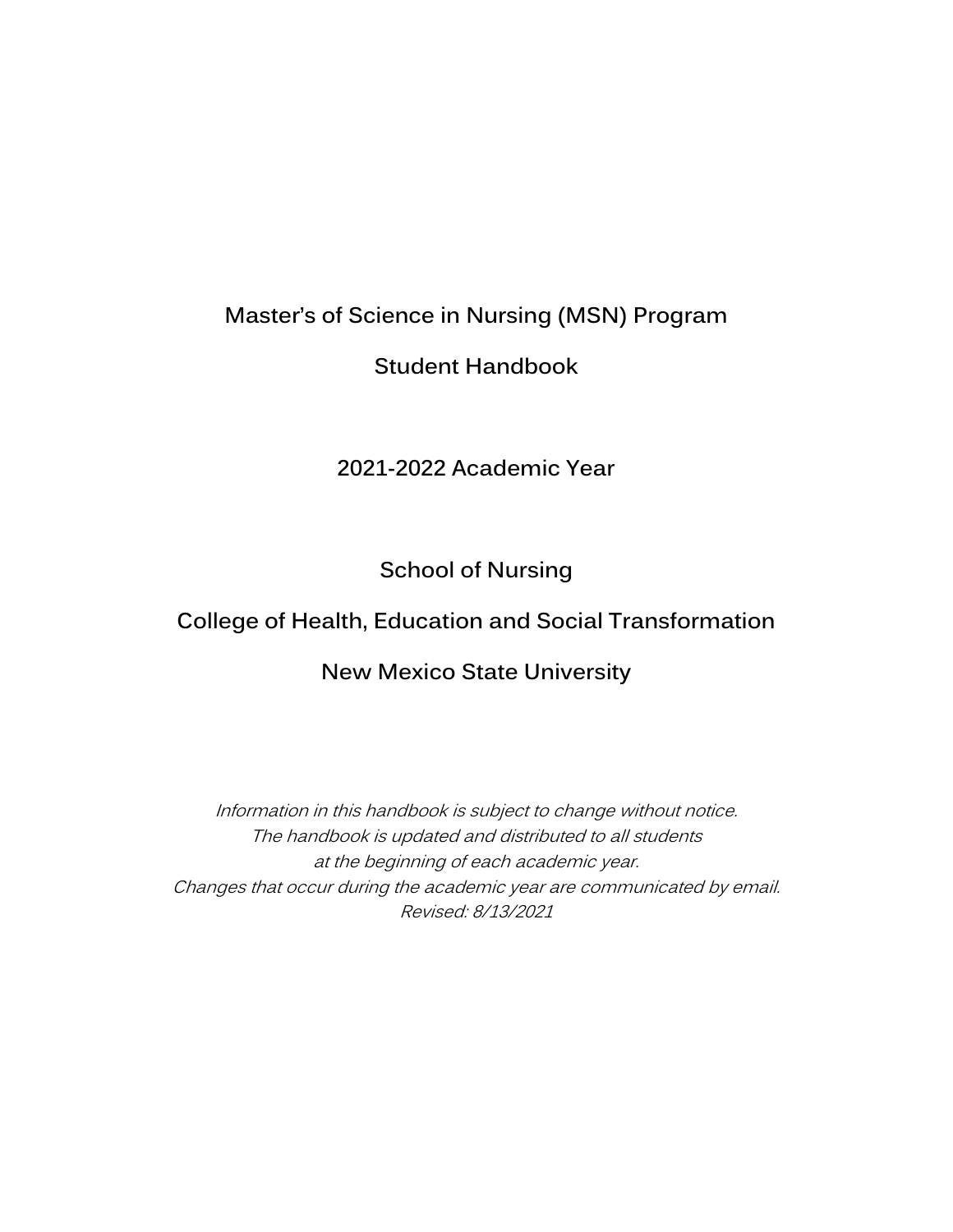## **TABLE OF CONTENTS**

| SCHOOL OF NURSING GRADUATE PROGRAM ADMINISTRATION  7    |  |
|---------------------------------------------------------|--|
|                                                         |  |
|                                                         |  |
|                                                         |  |
|                                                         |  |
|                                                         |  |
|                                                         |  |
|                                                         |  |
|                                                         |  |
|                                                         |  |
|                                                         |  |
|                                                         |  |
|                                                         |  |
|                                                         |  |
|                                                         |  |
|                                                         |  |
|                                                         |  |
|                                                         |  |
|                                                         |  |
|                                                         |  |
| POLICIES CONCERNING SUBMISSION OF WRITTEN ASSIGNMENTS20 |  |
|                                                         |  |
|                                                         |  |
|                                                         |  |
|                                                         |  |
|                                                         |  |
|                                                         |  |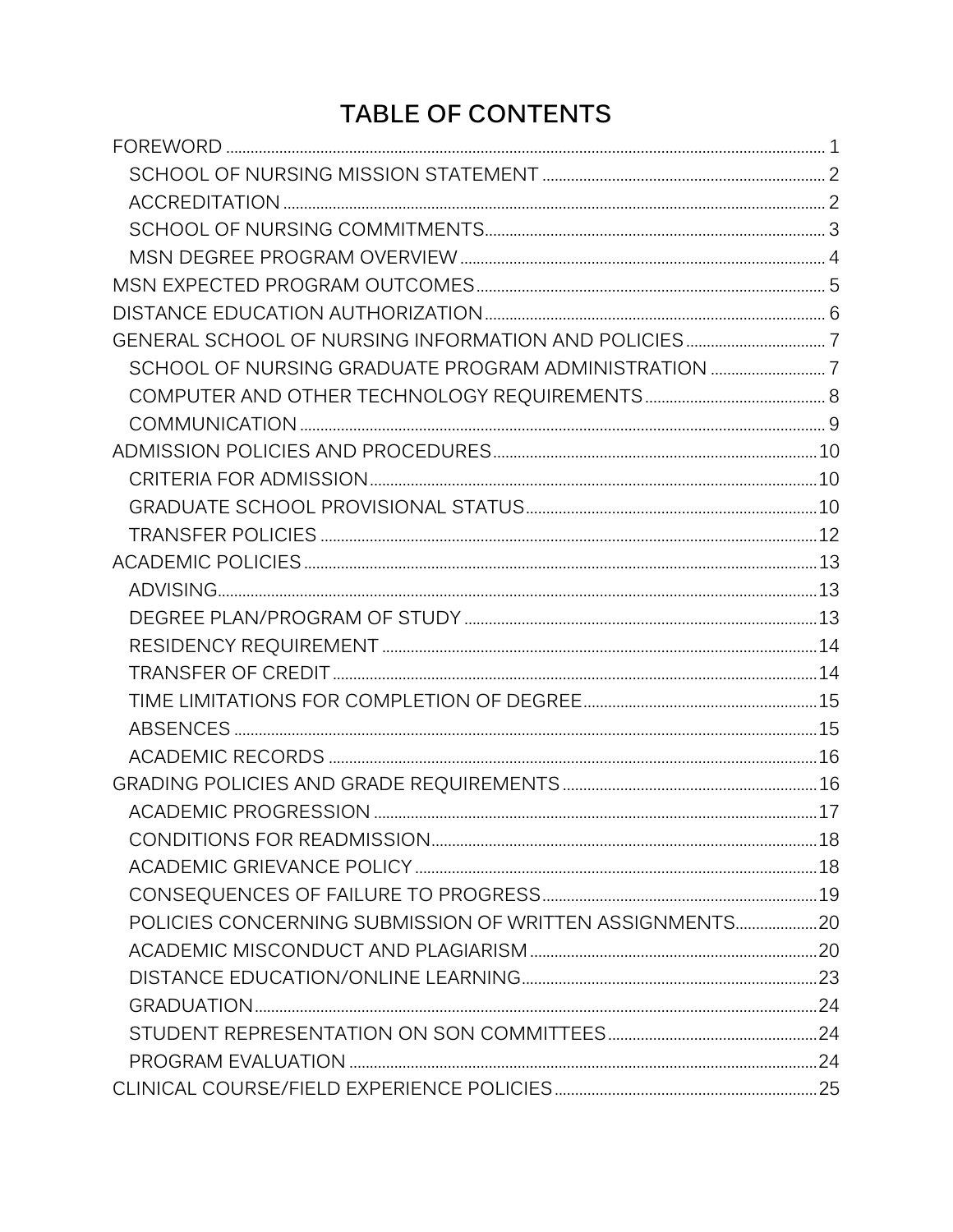| CRITERIA FOR PASSING CLINICAL PORTION OF COURSE. Error! Bookmark not |  |
|----------------------------------------------------------------------|--|
| defined.                                                             |  |
|                                                                      |  |
|                                                                      |  |
|                                                                      |  |
|                                                                      |  |
|                                                                      |  |
|                                                                      |  |
|                                                                      |  |
|                                                                      |  |
|                                                                      |  |
|                                                                      |  |
|                                                                      |  |
|                                                                      |  |
|                                                                      |  |
|                                                                      |  |
|                                                                      |  |
| MSN PROJECT COMMITTEE AND SUBMISSION OF FINAL PROJECT PAPER37        |  |
|                                                                      |  |
|                                                                      |  |
|                                                                      |  |
|                                                                      |  |
|                                                                      |  |
|                                                                      |  |
|                                                                      |  |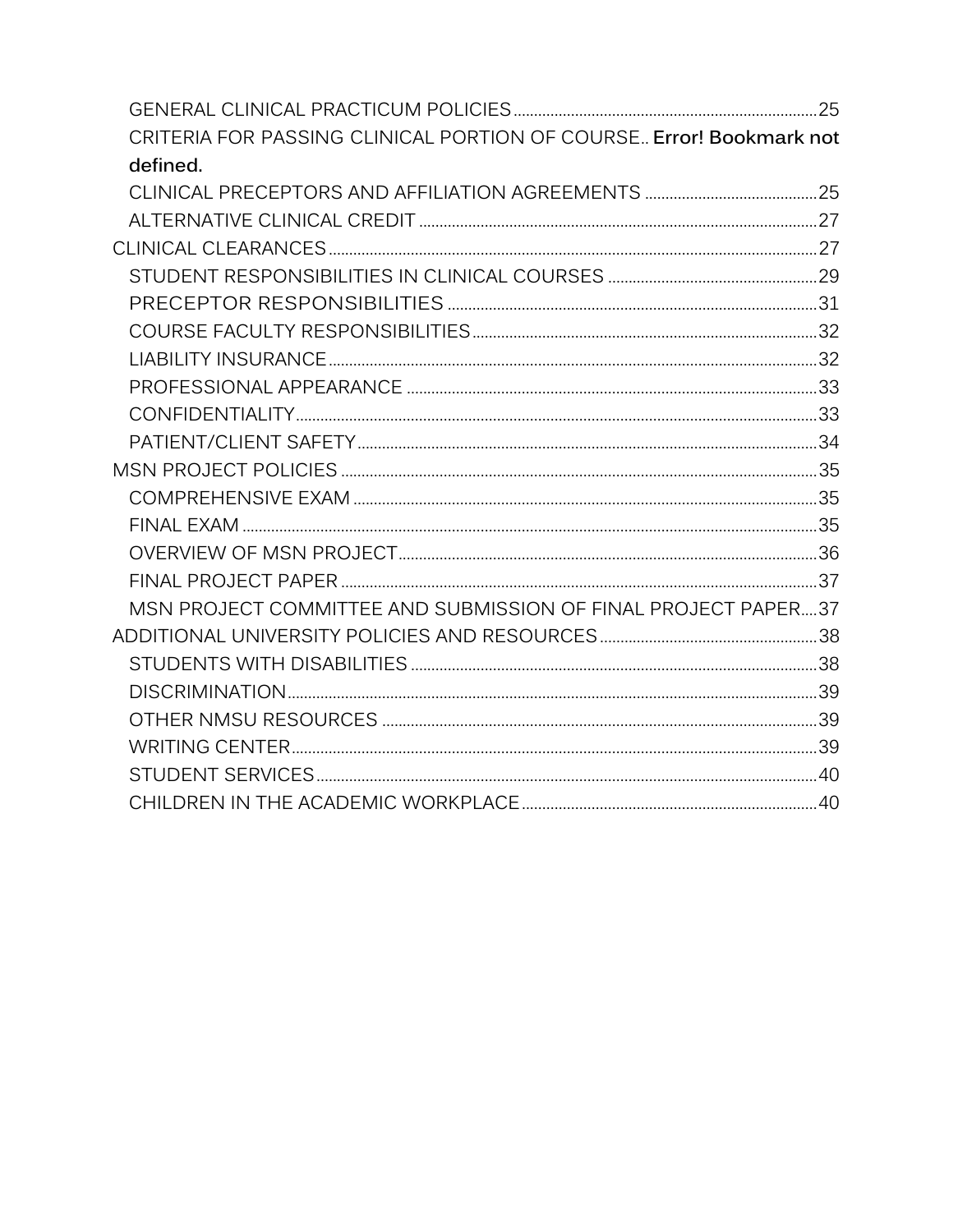### **FOREWORD**

<span id="page-4-0"></span>Welcome to the School of Nursing (SON) in the College of Health, Education and Social Transformation (CHEST) at New Mexico State University (NMSU). It is our sincere wish that you find personal and career satisfaction in your pursuit of the Master's in Nursing.

This student handbook contains policies and procedures, and should be used in conjunction with the NMSU Student Handbook (available online at: [https://studenthandbook.nmsu.edu/\)](https://studenthandbook.nmsu.edu/) and the *Graduate Catalog* (available on-line at [http://gradschool.nmsu.edu/\)](http://gradschool.nmsu.edu/). The information provided in this handbook is to assist students with academic program planning for the purpose of successfully meeting the School of Nursing and the Graduate School requirements for completing the MSN degree. This information supplements the information in the NMSU Graduate Catalog. Students are expected to know and follow the requirements described in these handbooks. This handbook is subject to updates and changes.

Please do not hesitate to consult with the Associate Director for the Graduate Programs, the MSN program director, program faculty or the graduate advisor if further information is needed. We are here to help you attain your goals.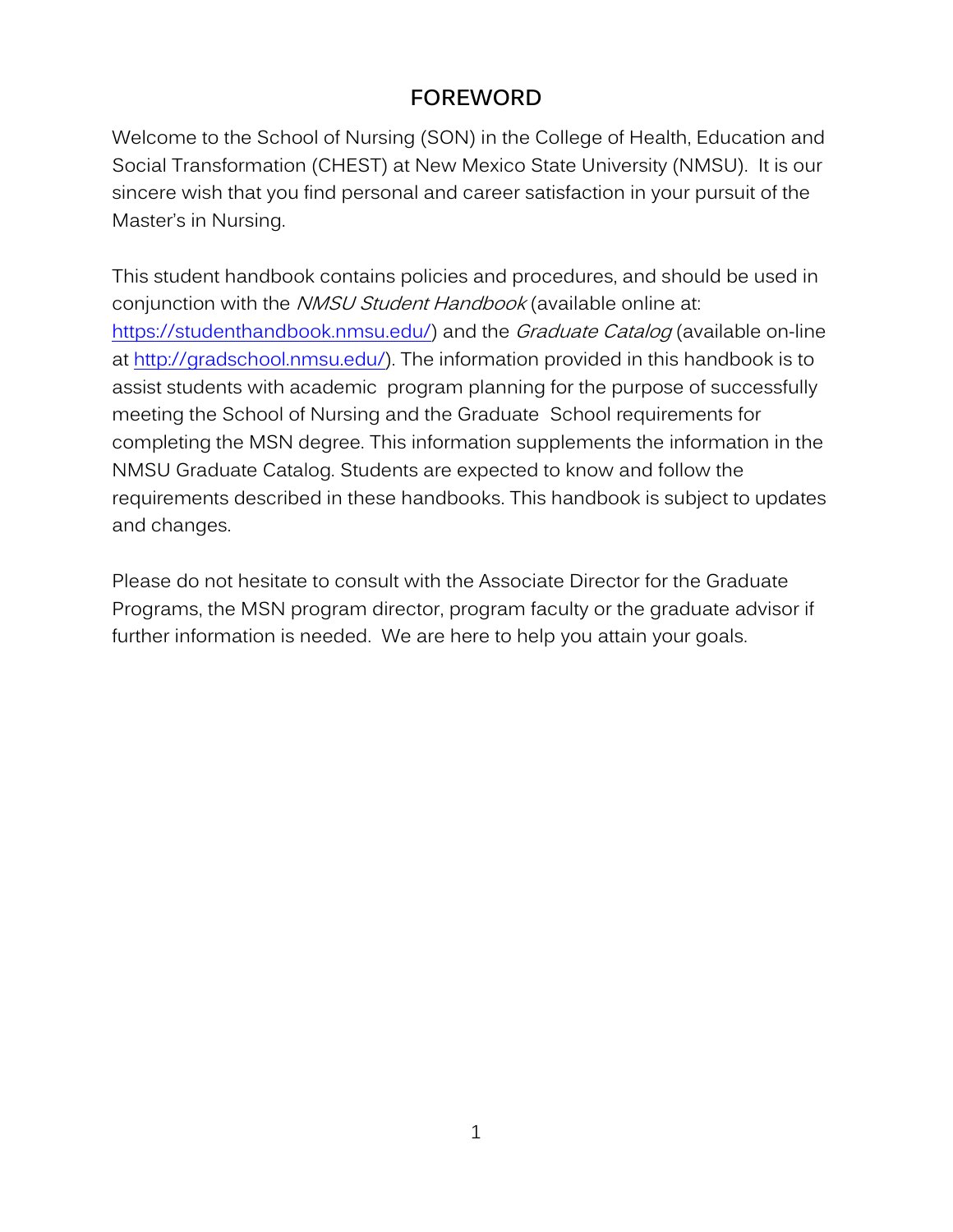## <span id="page-5-0"></span>**SCHOOL OF NURSING MISSION STATEMENT**

The mission of NMSU School of Nursing is to promote health and improve the quality of life in the people of New Mexico through nursing education, research, practice, and public service recognizing the state's multicultural heritage and dynamic border environment. The mission of the School of Nursing reflects a commitment to the mission of the university and the standards of professional nursing practice by demonstrating excellence in nursing education, research, practice, and public service.

The primary responsibility of the School of Nursing is to provide the highest quality professional nursing education including preparation for practice at the BSN, MSN and doctoral levels. The intent reflects a commitment to the attainment of excellence in practice by designing innovative and challenging educational experiences valuing diversity, providing evidence-based nursing care, and fostering lifelong learning for the professional nurse in a multicultural society.

## <span id="page-5-1"></span>**ACCREDITATION**

New Mexico State University is accredited by the Higher Learning Commission. The last comprehensive visit for the Las Cruces and Grants campuses was in 2016-17 resulting in a recommendation of a ten-year review to be conducted in 2027-2028.

The baccalaureate degree program in nursing, master's degree program in nursing, Doctor of Nursing Practice program, post-graduate APRN certificate program at New Mexico State University are accredited by the Commission on Collegiate Nursing Education, 655 K Street NW, Suite 750, Washington, DC 20001, 202-887-6791.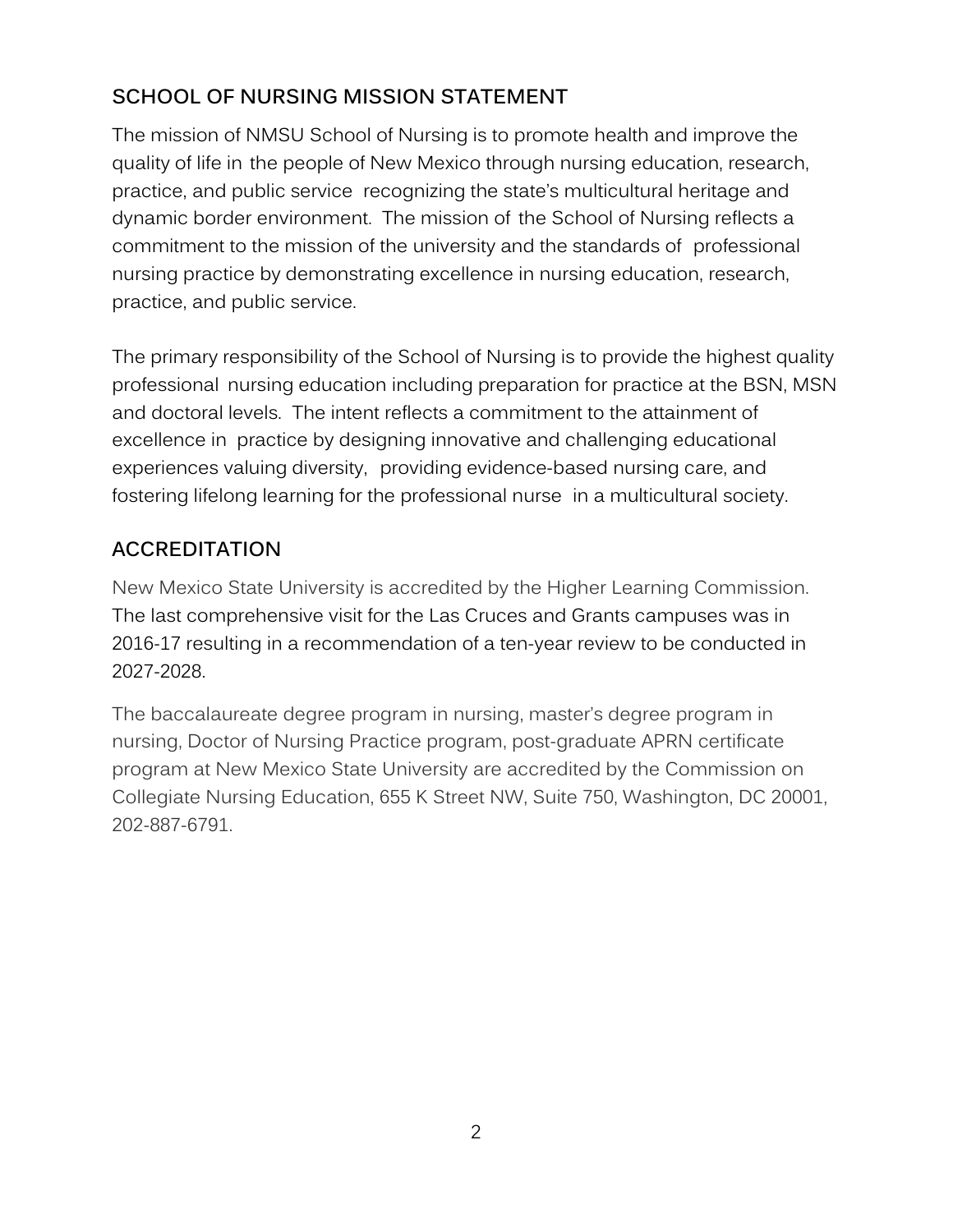## <span id="page-6-0"></span>**SCHOOL OF NURSING COMMITMENTS**

- 1. Provide a rigorous education to support a comprehensive core of knowledge and professional skills for students at baccalaureate and graduate levels that prepares them for professional practice roles.
- 2. Offer students educational opportunities that enable them to function in emerging nursing roles in health care including those in practice, leadership, management, and health promotion.
- 3. Recruit and retain students and faculty from diverse racial, ethnic, and cultural backgrounds.
- 4. Provide educational experiences that acknowledge, support and advance health care for vulnerable and disparate populations.
- 5. Promote, participate, and collaborate in scientific inquiry, clinical reasoning and judgment, research utilization, and evidence-based practice related to issues in health and nursing care.
- 6. Demonstrate leadership in identifying and addressing a range of health care issues in the local, regional, national, and global community.
- 7. Demonstrate and promote responsibility, safety, and accountability in nursing education, research, outreach, and practice.
- 8. Achieve competence in the use of technological and communication resources related to health care and the professional role.
- 9. Promote the highest ethical standards at all levels of nursing education, research, outreach, and practice. (Approved 12/2015)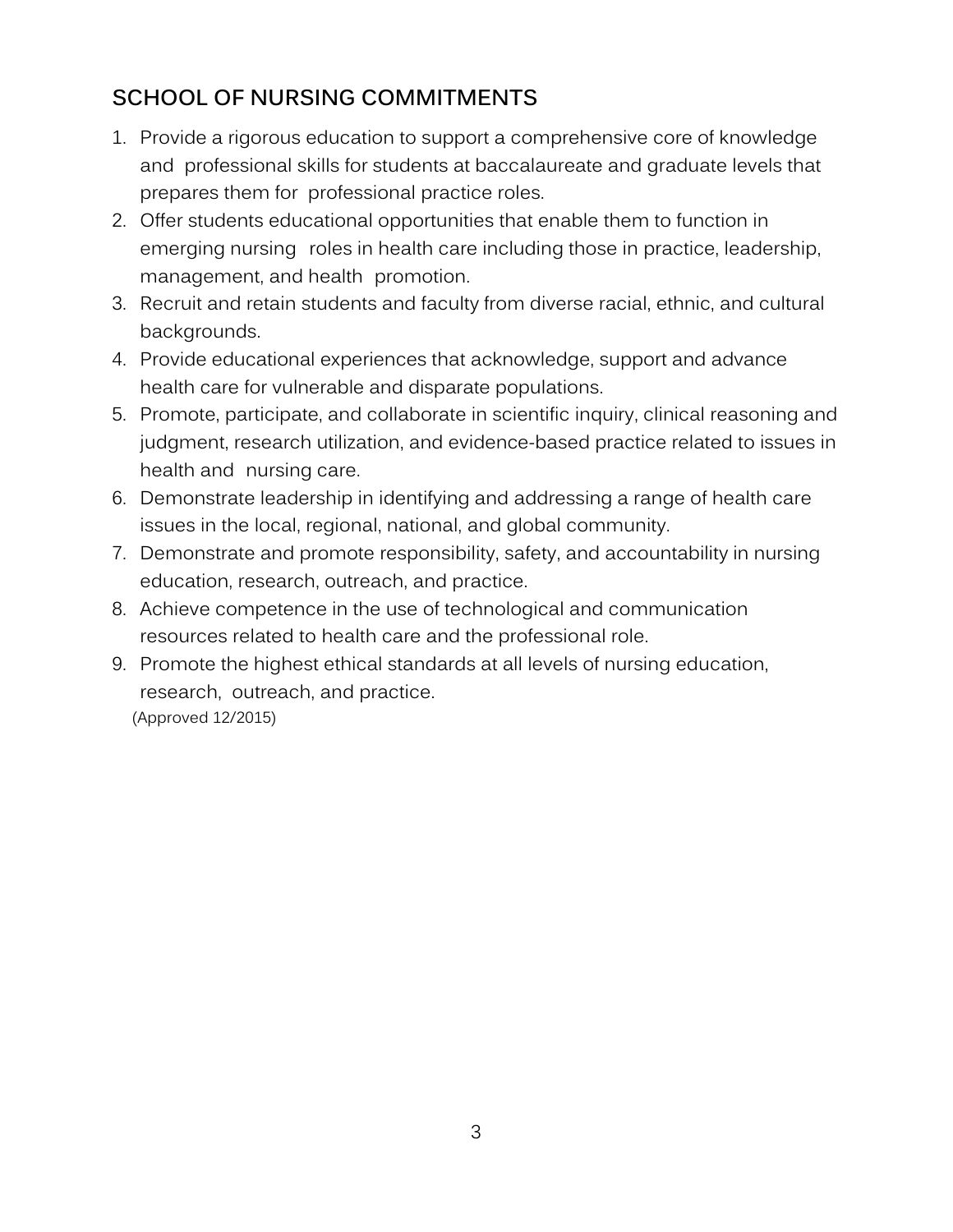## **MSN DEGREE PROGRAM OVERVIEW**

<span id="page-7-0"></span>The **Master's of Science in Nursing (MSN)** program provides graduate level education and training in the field of nursing administration. Students enrolled in the Nursing Leadership and Administration MSN program acquire the knowledge and experience to assume leadership positions in a wide range of health care systems and fulfil the fundamental requirements to secure middle and top-level administrative positions in health care agencies.

The MSN Leadership and Administration degree option is available to nurses who possess an RN license and a Bachelor of Science degree in Nursing (BSN). Courses for this degree are delivered through distance education (i.e., online), which allows nurses to advance their careers while working and remaining in their communities.

All SON graduate students are registered as NMSU Online students and pay the NMSU graduate [NMSU Online tuition rate](https://uar.nmsu.edu/tuition-fees/tuition-rates/) (click on the current semester). Additional fees may be applied by the SON for clinical courses.

SON faculty have developed a curriculum that is designed to provide the graduate with a sound foundation in nursing administration and leadership. In this curriculum, theory, evidenced-based practice and reflective practice experiences are integrated, just as they are in actual practice. In addition, the program offers students the opportunity to study their individual interests through a selection of field experiences. A Master's level project in the second year of the program provides students the opportunity to synthesize and integrate concepts from nursing and non-nursing courses into his or her own professional role.

Students may choose to take additional courses to obtain a minor approved by the NMSU Graduate School, with the approval of their MSN faculty advisor. Students also have an option to complete a thesis supervised by a SON faculty member.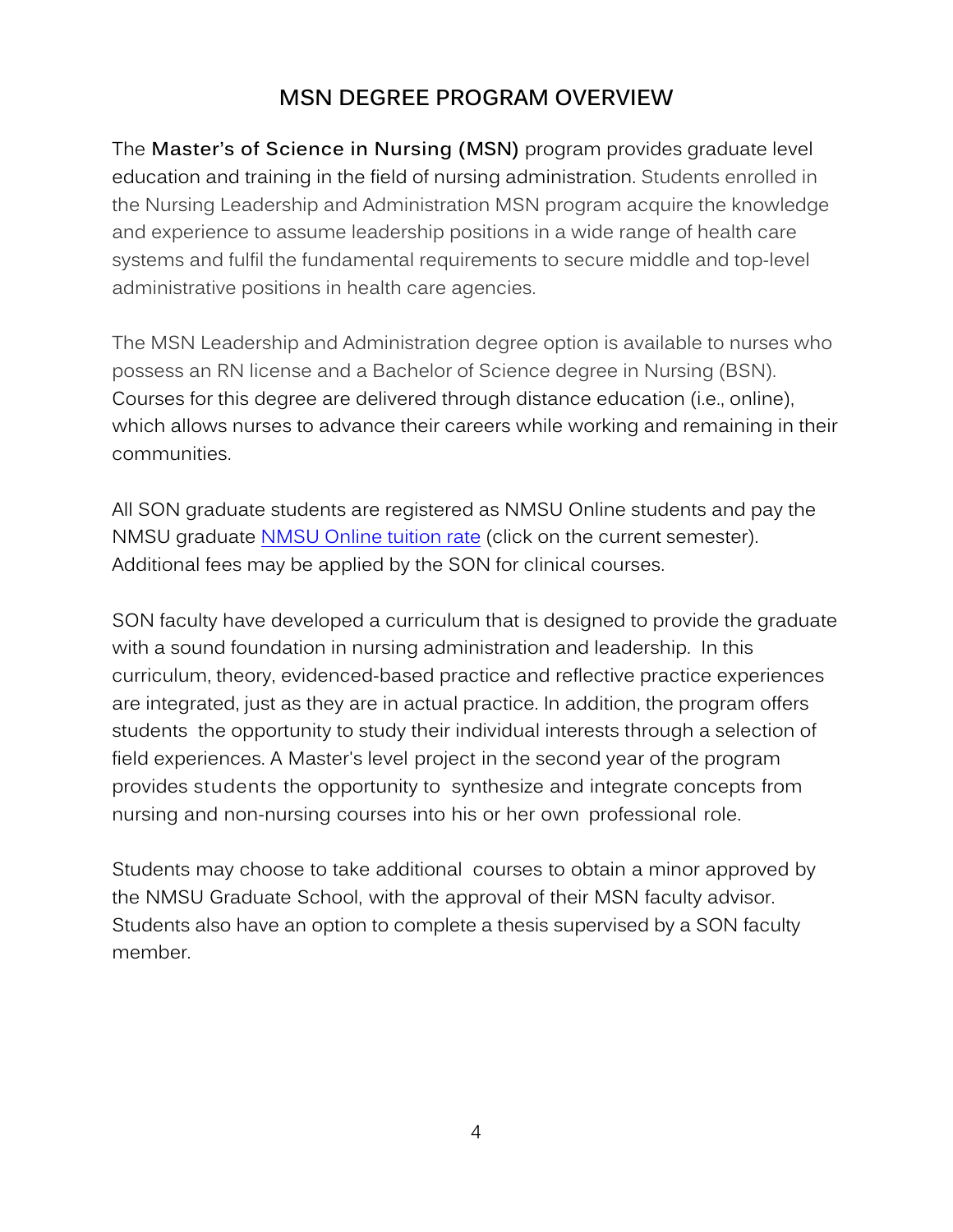#### <span id="page-8-0"></span>**MSN EXPECTED PROGRAM OUTCOMES**

The MSN expected program outcomes are based on the American Association of Colleges of Nursing's [Essentials of Master's Education in Nursing](http://www.aacnnursing.org/portals/42/publications/mastersessentials11.pdf) (2011). Upon completion of the MSN program in Nursing, the graduate is prepared to:

- 1. Incorporate advanced knowledge and theoretical frameworks from the biophysical, psychosocial, and nursing sciences to promote and maintain human health through advanced specialty practice, education, or administration.
- 2. Demonstrate competence and critical thinking in the advanced roles of nurse generalist or nurse administrator.
- 3. Identify researchable problems, participate in the development of evidencedbased practice and research utilization.
- 4. Collaborate in the use of therapeutic nursing strategies and interventions in health promotion, disease prevention, and illness care of individuals, families, groups, and communities in multi-cultural settings.
- 5. Assume leadership positions and develop collaborative relationships that identify policy issues that address access to economically responsible, quality health care.
- 6. Demonstrate cultural, ethical, legal, and professional competence in advanced nursing roles.
- 7. Demonstrate communication competence using effective written, verbal, nonverbal, and electronic modalities in advanced nursing roles.
- 8. Demonstrate knowledge and competence in the use of technological resources related to health care, which includes but is not limited to, electronic resources, computer use, and web research skills.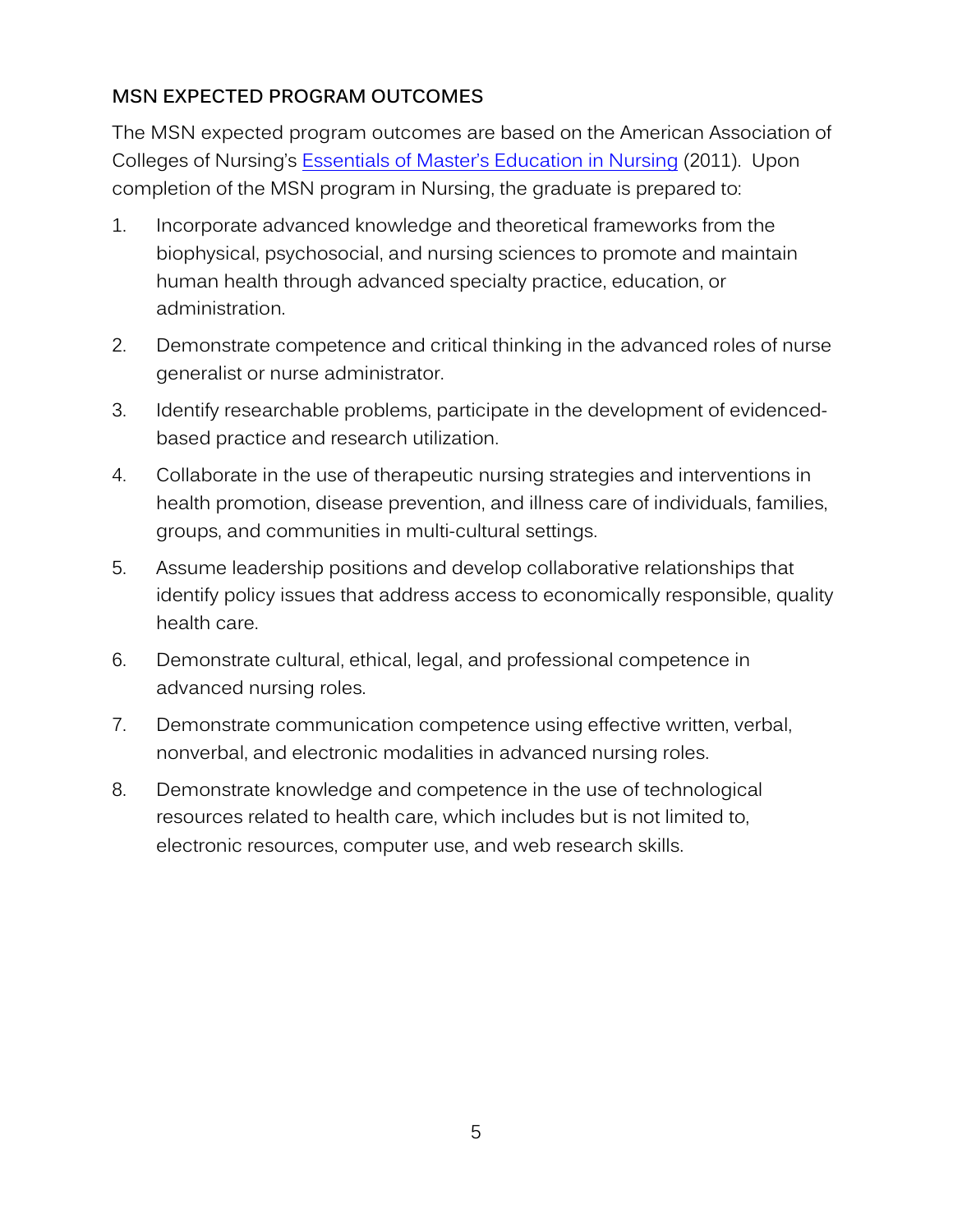## **DISTANCE EDUCATION AUTHORIZATION**

<span id="page-9-0"></span>New Mexico is a member of the State Authorization Reciprocity Agreement (SARA) and New Mexico State University is SARA institution. Members of SARA agree to honor the regulatory requirements of each member state. If you live in a state where SARA authorization is limited, we may not able to accept your application. Please check the [SARA authorization map](https://online.nmsu.edu/state_authorization/Check%20Your%20State.html) if you are planning to apply to the NMSU School of Nursing and reside outside of New Mexico. For more information please visit the [NMSU Online website](https://online.nmsu.edu/) and the [NMSU SARA website.](https://online.nmsu.edu/state_authorization/State%20Authorization.html)

Please note that some Boards of Nursing regulate nursing education. Some states will not allow out-of-state programs with clinical practicum experiences to be offered in their jurisdictions, or have specific requirements, although field experiences not involving direct patient care are often exempt. The NMSU School of Nursing is not responsible for nursing education program requirements imposed by states other than New Mexico. We reserve the right to choose not to submit applications for approval to conduct nursing education activities to out-ofstate boards of nursing or other state agencies that will require substantial administrative time to complete and/or are cost prohibitive.

Please refer to the [National Council for State Boards of Nursing](https://www.ncsbn.org/671.htm) and look up the requirements for the state where you reside and with to conduct your clinical training. Note that much of the information on the NCSBN website pertains to prelicensure programs (i.e., ADN/BSN). The SON graduate advisor may have more information about graduate distance education in your state.

Graduate Advisor: Karen Pech, [kpech@nmsu.edu,](mailto:kpech@nmsu.edu) 575-646-7770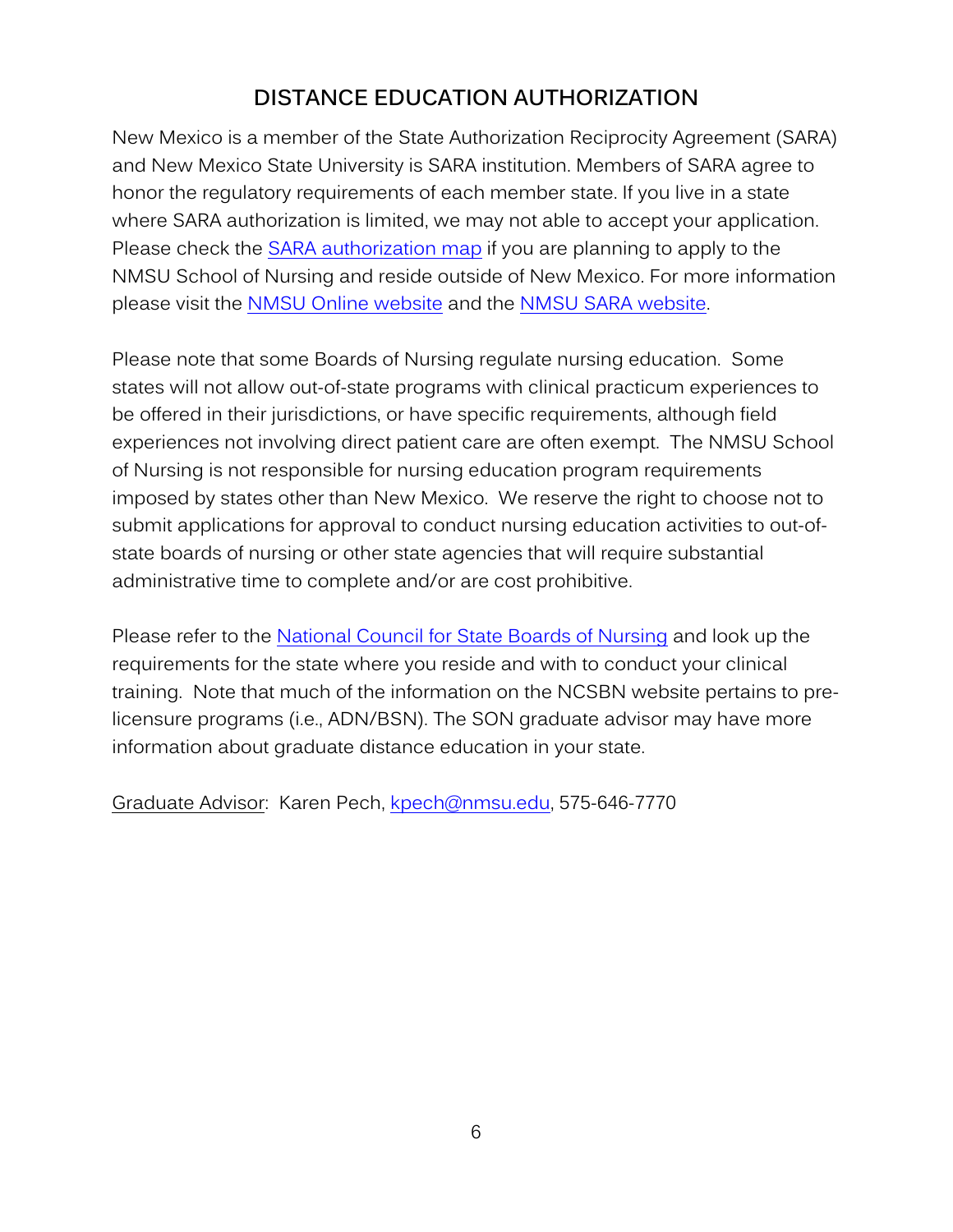## <span id="page-10-0"></span>**GENERAL SCHOOL OF NURSING INFORMATION AND POLICIES**

#### <span id="page-10-1"></span>**SCHOOL OF NURSING GRADUATE PROGRAM ADMINISTRATION**

School of Nursing Director **Dr. Alexa Doig** [adoig@nmsu.edu](mailto:adoig@nmsu.edu) 575-646-1668 Associate Director for Graduate Programs Dr. Wanda Borges [wjborges@nmsu.edu](mailto:wjborges@nmsu.edu) 575-646-3085 MSN Specialty Track Director **Dr. Anita Reinhardt** [acrein@nmsu.edu](mailto:acrein@nmsu.edu) 575-646-1919 SON Graduate Advisor **Karen Pech** [kpech@nmsu.edu](mailto:kpech@nmsu.edu) 575-646-7770 SON Graduate Secretary **Betty Adaime** Betty Adaime [adaime@nmsu.edu](mailto:adaime@nmsu.edu) 575-646-2041

#### **SON MSN PROGRAM FACULTY** (profiles on the [SON website\)](https://schoolofnursing.nmsu.edu/sonfaculty/):

Conni DeBlieck, DNP, RN Anita Reinhardt, PhD, RN Lori Saiki PhD, RN Lindsey Schweiger DNP, PMHNP Jacqueline Williams, PhD, PMHNP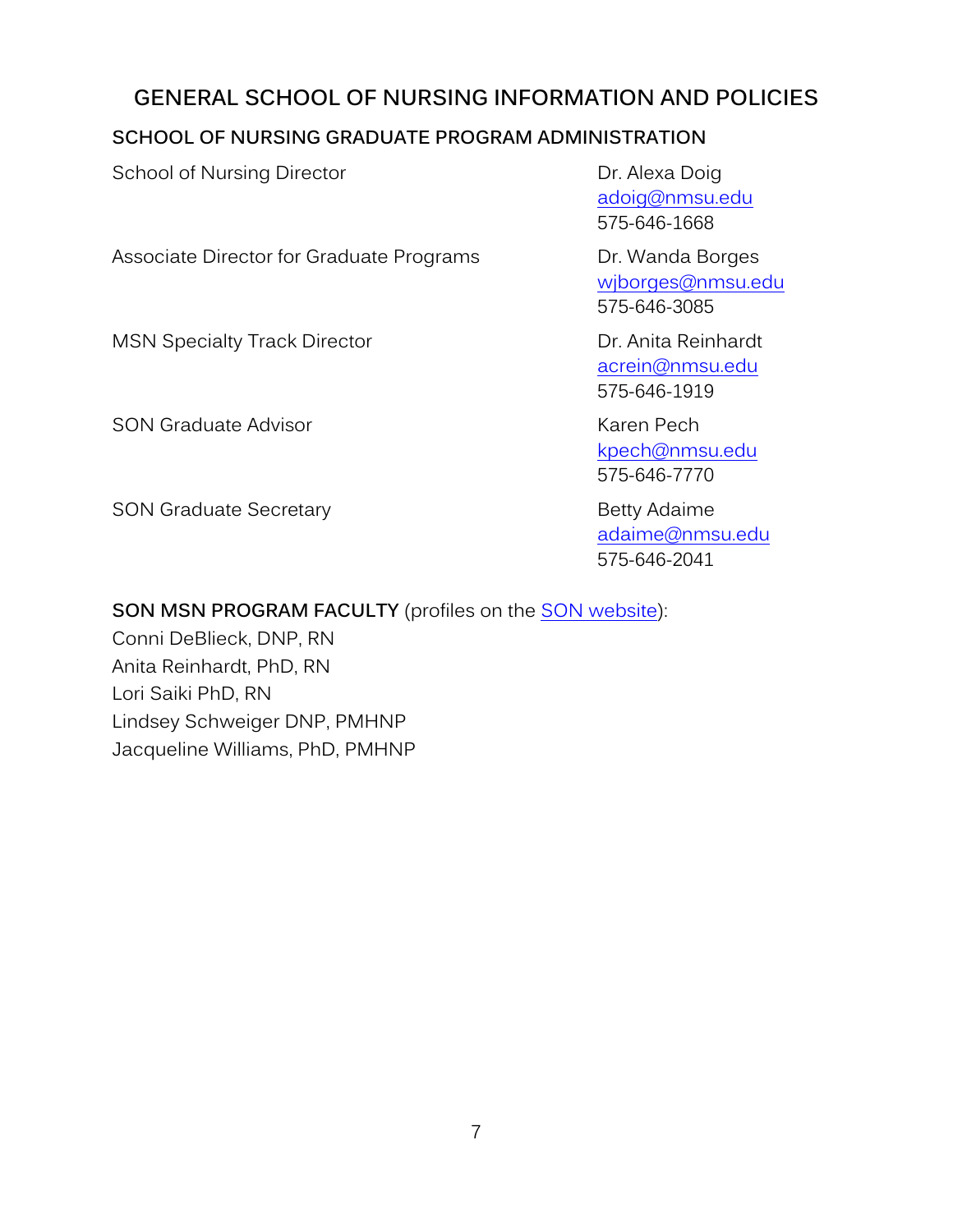### <span id="page-11-0"></span>**COMPUTER AND OTHER TECHNOLOGY REQUIREMENTS**

Students enrolled in a distance education program must have consistent and reliable access to a computer and the internet. Familiarity and proficiency with technology is the student's responsibility. Hardware, software and network limitations or issues are not acceptable reasons for late, missing or incorrect assignments. Both PC and Mac environments are supported at NMSU.

#### **The following is a list of required computer technologies:**

- 1. Access to a desktop or laptop computer with high speed internet connection;
- 2. A web browser that supports the Canvas [learning management system](https://community.canvaslms.com/docs/DOC-10720) and [Zoom,](https://zoom.us/) a videoconferencing platform;
- 3. A current version of **JAVA** [\(www.java.com\)](http://www.java.com/);
- 4. Microsoft Office 2010 or higher (Word, Excel and PowerPoint) NMSU students may download [Office 365](https://studenttech.nmsu.edu/microsoft-office-365-pro-plus/) for free;
- 5. Adobe Reader (for opening PDF files at [www.adobe.com\)](http://www.adobe.com/);
- 6. Webcam and microphone/headset for videoconferencing.

#### **Students must be proficient in the following computer skills:**

- 1. Navigate and search the Internet
- 2. Use e-mail
- 3. Attach document files in an email
- 4. Download and save files
- 5. Software: Microsoft Word, Excel, and PowerPoint**,** Adobe Acrobat, Zoom

Please note that there may be other hardware, software and network limitations or issues that are not identified in this document.

NMSU's Information & Communication Technologies (ICT) Customer Service Center is equipped to answer your information technology (IT) questions. Phone: 575-646-1840 E-mail: [help@nmsu.edu.](mailto:help@nmsu.edu.)  Website: http:/[/help.](https://help.nmsu.edu/)nmsu.edu/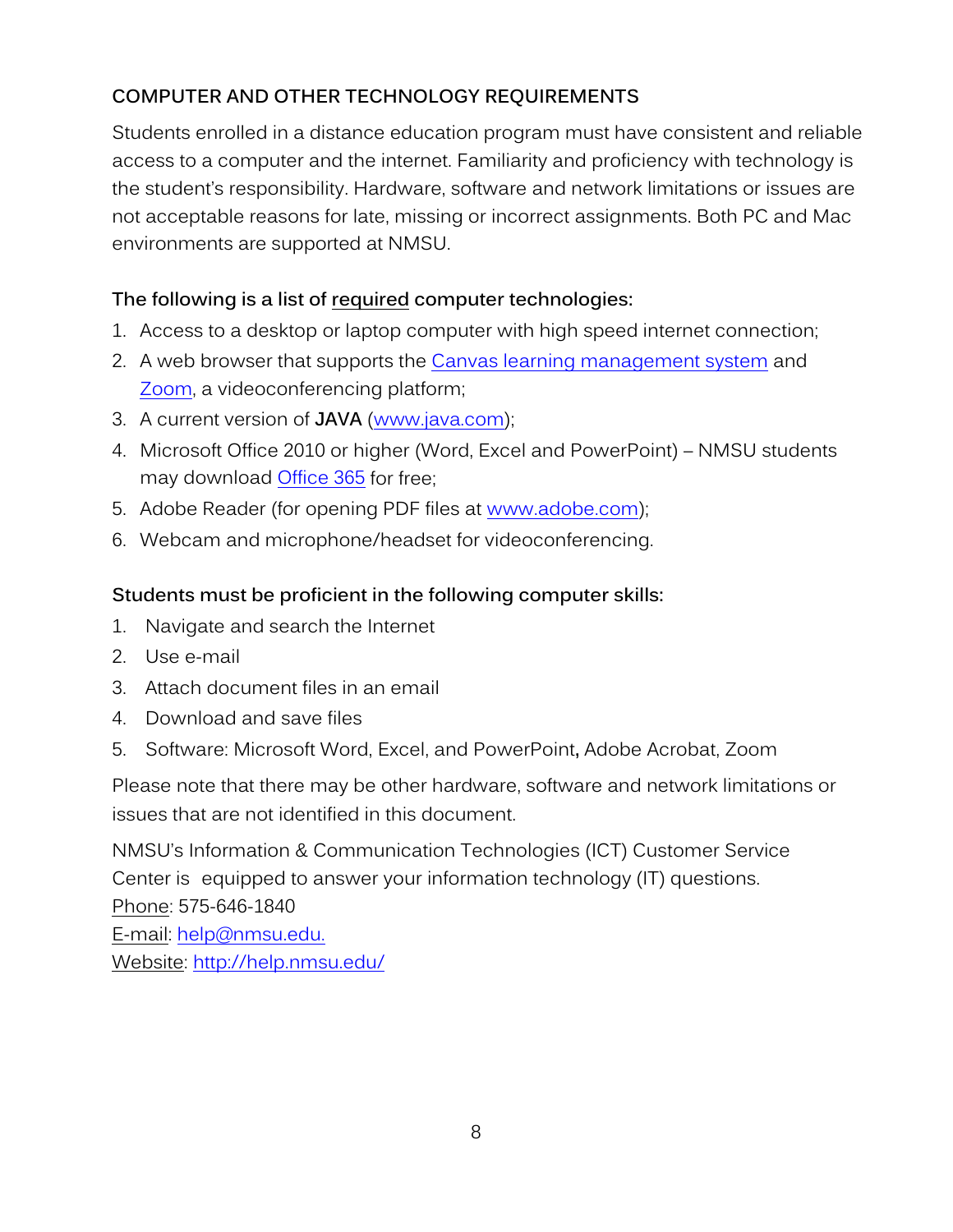#### <span id="page-12-0"></span>**COMMUNICATION**

The NMSU email system is the official communication avenue for the School of Nursing. Faculty, staff, and students have an email account (@nmsu.edu) on the University's centralized mail server. Web access to e-mail is available when you log in to [My.NMSU.edu.](https://my.nmsu.edu/web/mycampus/home) Email sent to our central server can also be redirected to any other existing email accounts on or off campus. Please email NMSU faculty and staff from your NMSU email account.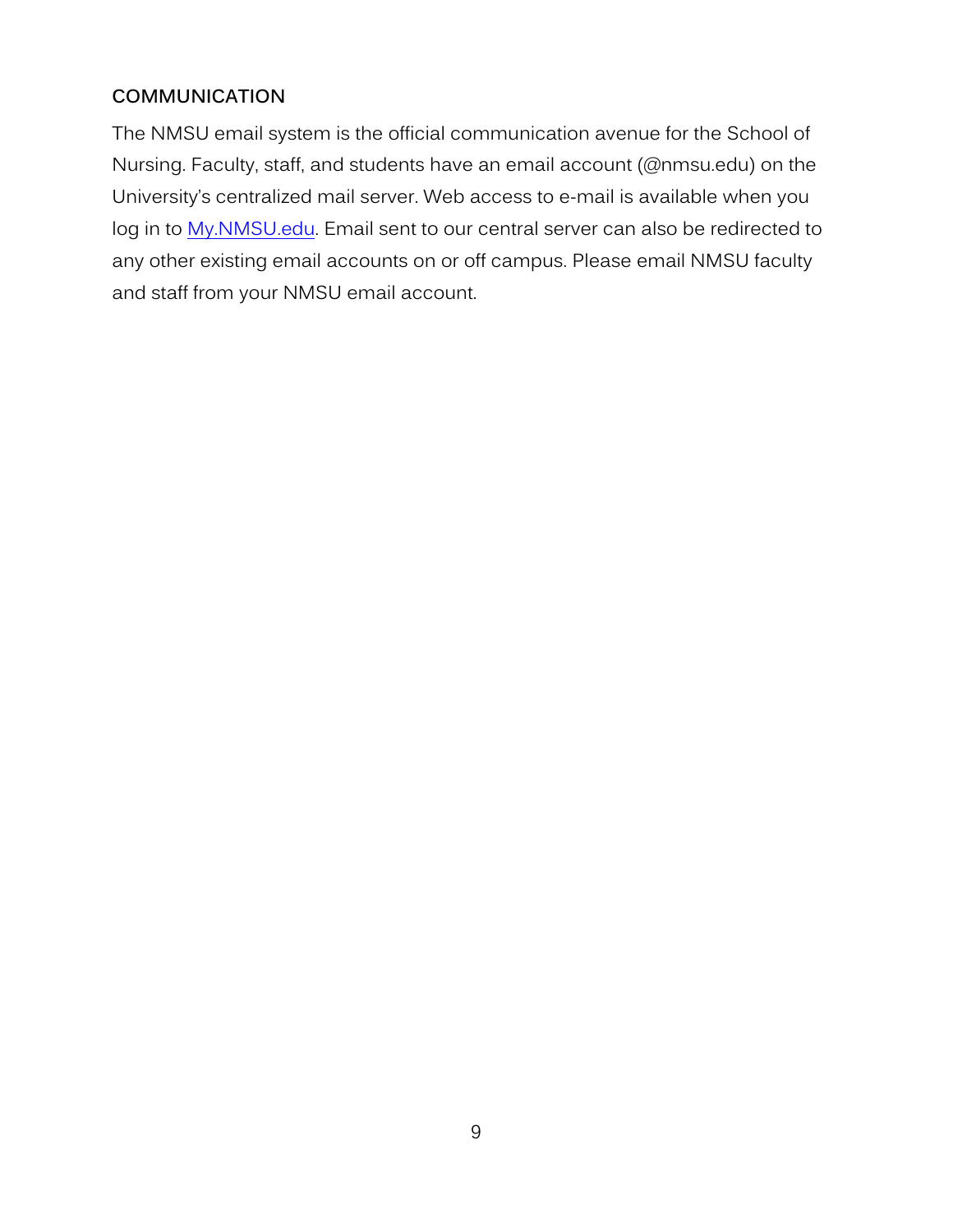## **ADMISSION POLICIES AND PROCEDURES**

#### <span id="page-13-1"></span><span id="page-13-0"></span>**CRITERIA FOR ADMISSION**

Admission to the MSN program is a competitive process. Selection of candidates is based on the following criteria:

#### **Minimum Requirements:**

- 1. Successful admission to the NMSU Graduate School;
- 2. Bachelor of Science in Nursing (BSN) degree from a nationally accredited nursing program (CCNE or ACEN);
- 3. BSN cumulative GPA of 3.0 or better (or graduate degree GPA > 3.0).
- 4. Current unencumbered RN license from one of the 50 U.S. States or Territories.
- 5. Evidence of a statistics course at the undergraduate or graduate level.
- 6. Applicants may be asked to participate in a interview (face-to-face or videoconferencing) with graduate faculty members.

#### **Admission decisions are based on:**

- BSN GPA and overall academic preparedness;
- Strength of references;
- Alignment of career goals with the MSN degree in Nursing Leadership and Administration;
- Work and clinical experience (general and in chosen specialty area);
- Quality of writing in submitted documents;
- Responses to interview questions during interview (if applicable).

#### <span id="page-13-2"></span>**GRADUATE SCHOOL PROVISIONAL STATUS**

An applicant who has a cumulative BSN GPA of less than 3.0 can be admitted to NMSU on provisional status by submitting a letter to the Graduate Advisor with a copy of their unofficial transcripts. This request is subject to approval by the MSN Specialty Track Director. Students admitted on provisional standing must take courses recommended by the MSN Specialty Track Director and maintain a 3.0 cumulative GPA in the first semester for eligibility to continue in the MSN program. Failure to do so may result in program dismissal. Students may take a maximum of 9 credits as a non-matriculated student.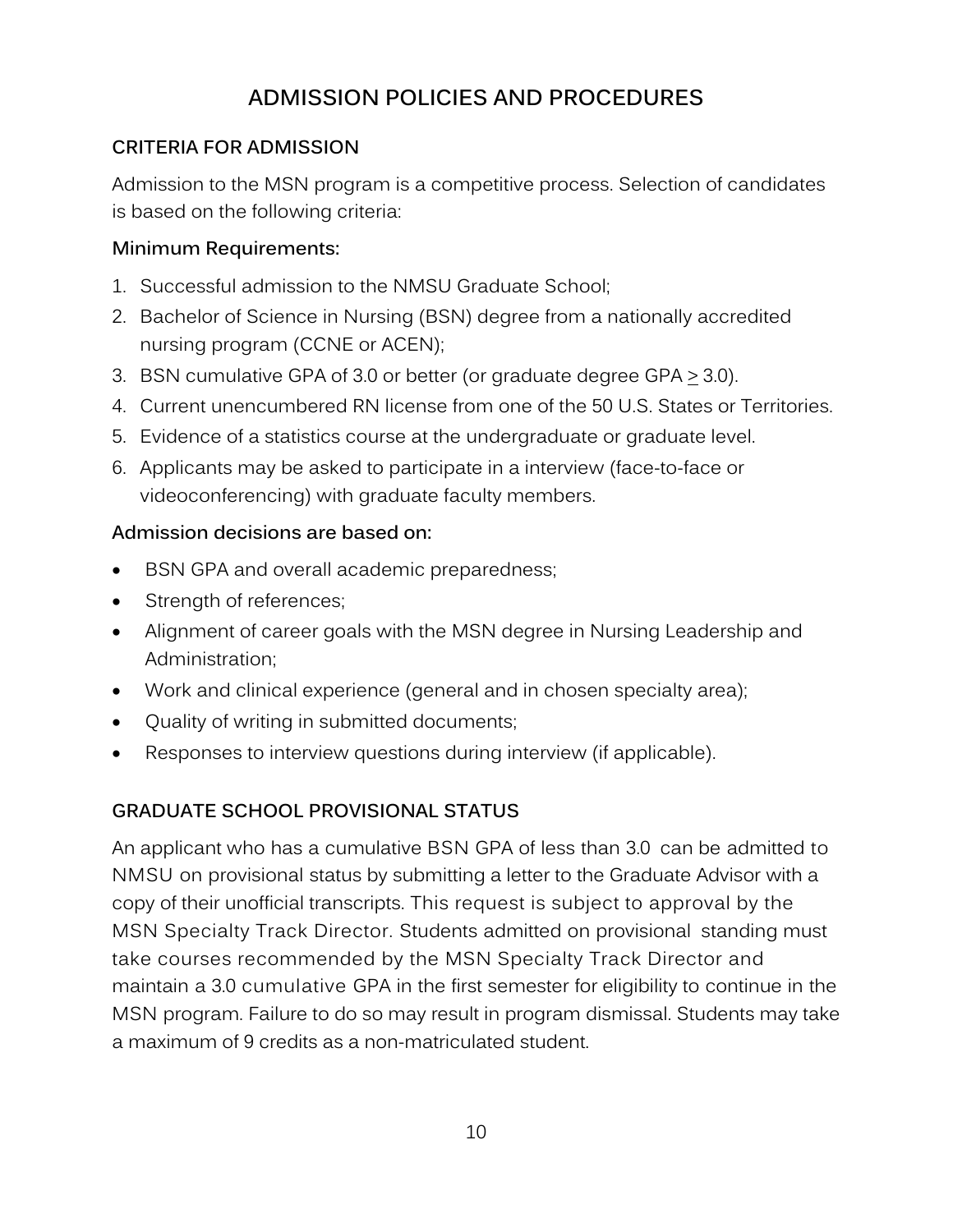#### MSN Program Admission Policies:

- 1. Candidates selected for admission will be required to notify the SON of their intent to enroll in the MSN program by the deadline in the admission letter.
- 2. MSN students are required to attend an **online 1**/**2-day program orientation** at the start of Fall semester in their first year.
- 3. MSN students should attend the university's New Graduate Student [Orientation](https://gradschool.nmsu.edu/New%20Graduate%20Student%20Orientation%20.html) or complete the online training prior to the SON's program orientation.
- 4. MSN students will have to meet all of the SON's clinical clearance requirements (including criminal background check and toxicology screen) prior to enrolling in their first clinical/fieldwork course. Students who do not meet these requirements will not be allowed to enroll in that semester's courses, which will affect progression or may result in program dismissal. The SON assumes that RNs employed at most clinical facilities/agencies are required to pass similar clinical clearance requirements, which is why we do not require the submission of this documentation upon admission. Students are responsible for ensuring that they will meet these clinical clearance requirements (see page 28 in Student Handbook).
- 5. The SON cannot defer admission to a subsequent year. Applicants who decline admission for any reason are required to re-apply during the next application cycle.

#### **PETITIONING FOR EXCEPTIONS TO ADMISSION CRITERIA**

Exceptions to any of the program admission criteria are considered on an individual basis and are at the discretion of the Graduate Committee and the Associate Director of Graduate Programs. Requests for exceptions are made in writing to the Associate Director of Graduate Programs. The SON Graduate Committee will consider the petition at a regularly scheduled meeting during the Spring or Fall semesters.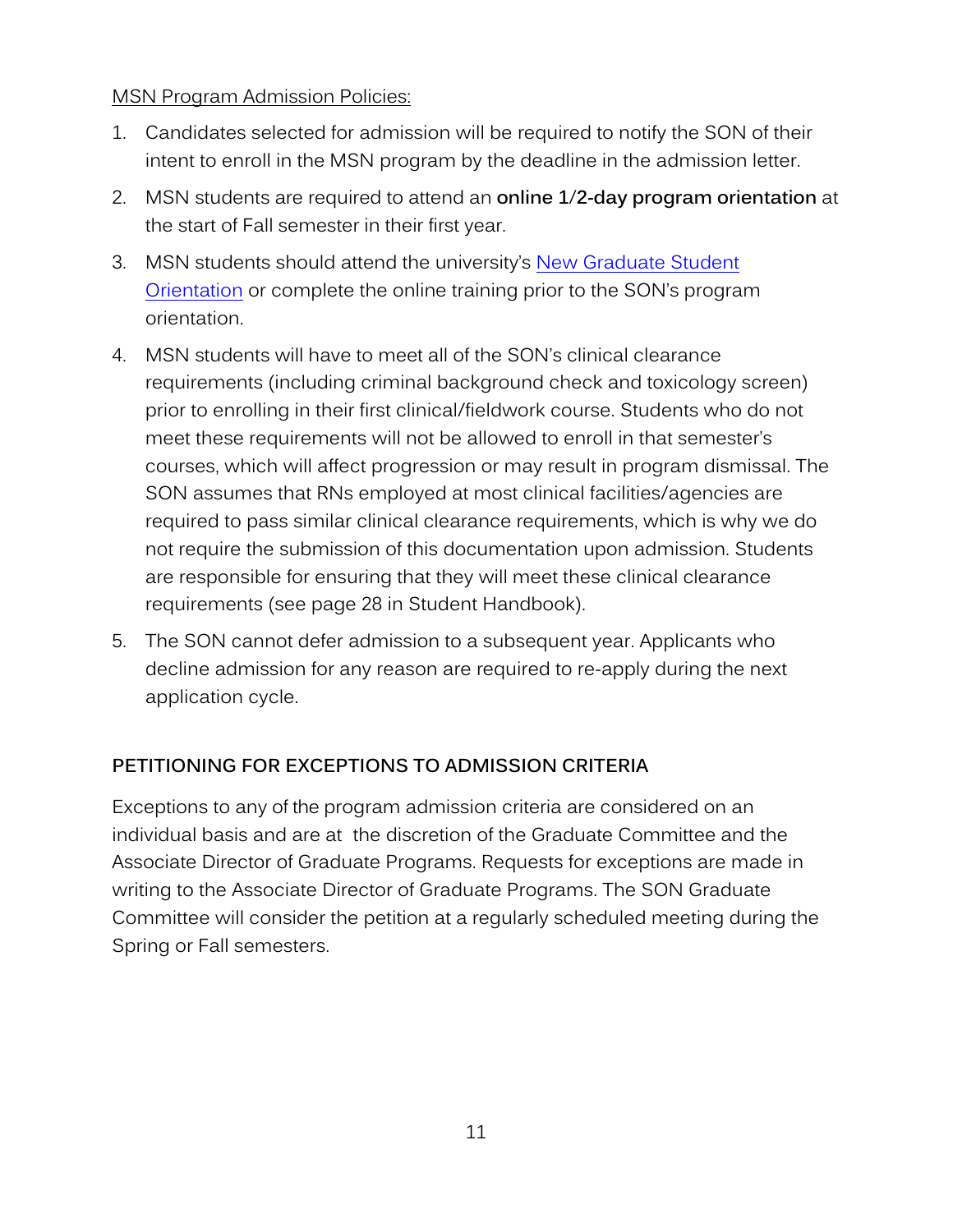#### <span id="page-15-0"></span>**TRANSFER POLICIES**

Students who were dismissed from a Master's degree, DNP degree or certificate program are generally not eligible to apply to the NMSU SON graduate programs.

Students who have partially completed a MSN degree program at another school and left in good standing may be eligible to apply to the NMSU DNP program. Please contact the Graduate Advisor to determine eligibility.

Graduate Advisor: Karen Pech, [kpech@nmsu.edu,](mailto:kpech@nmsu.edu) 575-646-7770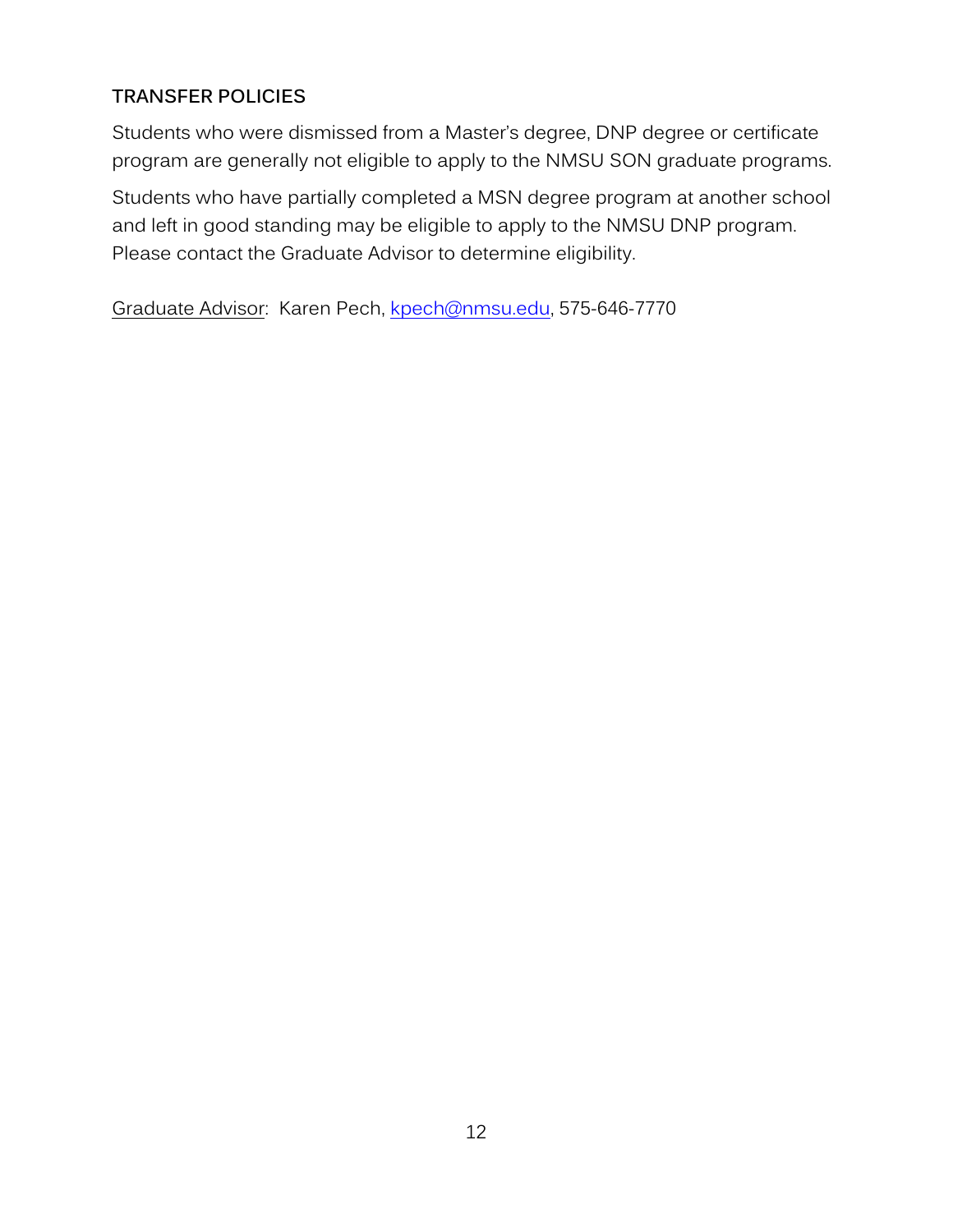## **ACADEMIC POLICIES**

#### <span id="page-16-1"></span><span id="page-16-0"></span>**ADVISING**

The formal academic advisor for MSN students is the MSN Specialty Track Director. See page 8 for contact information. The student should contact their advisor for information related to procedures and requirements for degree planning, changes in the program of study, course advisement and transfer of credit from other institutions.

#### <span id="page-16-2"></span>**DEGREE PLAN/PROGRAM OF STUDY**

NMSU official [requirements for School of Nursing graduate programs](https://schoolofnursing.nmsu.edu/nursing/son-documents/MSN-Leadership-and-Admin-Degree-Plan-Full-Time-2021-2022.pdf) include all the didactic and clinical requirements necessary for the awarding of the graduate degree (or certificate) and eligibility for certification and licensing (where applicable). The School of Nursing has developed degree plan documents that outline the required sequence of courses and the total number of credits required for the MSN degree in Nursing Leadership and Administration. The 32-credit MSN degree plan has a 2-year option (6-7 credits per semester) or a 3-year option (3-6 credits per semester). Students must follow the posted degree plan. The most up-to-date degree plans can be found on the NMSU [MSN webpage.](https://schoolofnursing.nmsu.edu/nursing/son-pages/MSN-Program.html)

#### **MSN in Nursing Leadership and Administration Courses**

**NURS 506:** Health Policy for Advanced Nursing Practice **NURS 507:** Evidence-Based Practice for Healthcare Leaders **NURS 509:** Quality Improvement for Healthcare Leaders (or **NURS 651:** Quality Improvement in Healthcare) **NURS 530:** Promoting Health Behaviour **NURS 549:** Management of Fiscal & Human Resources in Nursing **NURS 565:** Advanced Leadership in Healthcare **NURS 566:** Seminar in Nursing Administration Roles **NURS 567:** Nursing Informatics **NURS 595:** Advanced Field Work in Nursing **NURS 649:** Innovations and Health Care Organizations Note: MSN students complete a total of 320 supervised clinical hours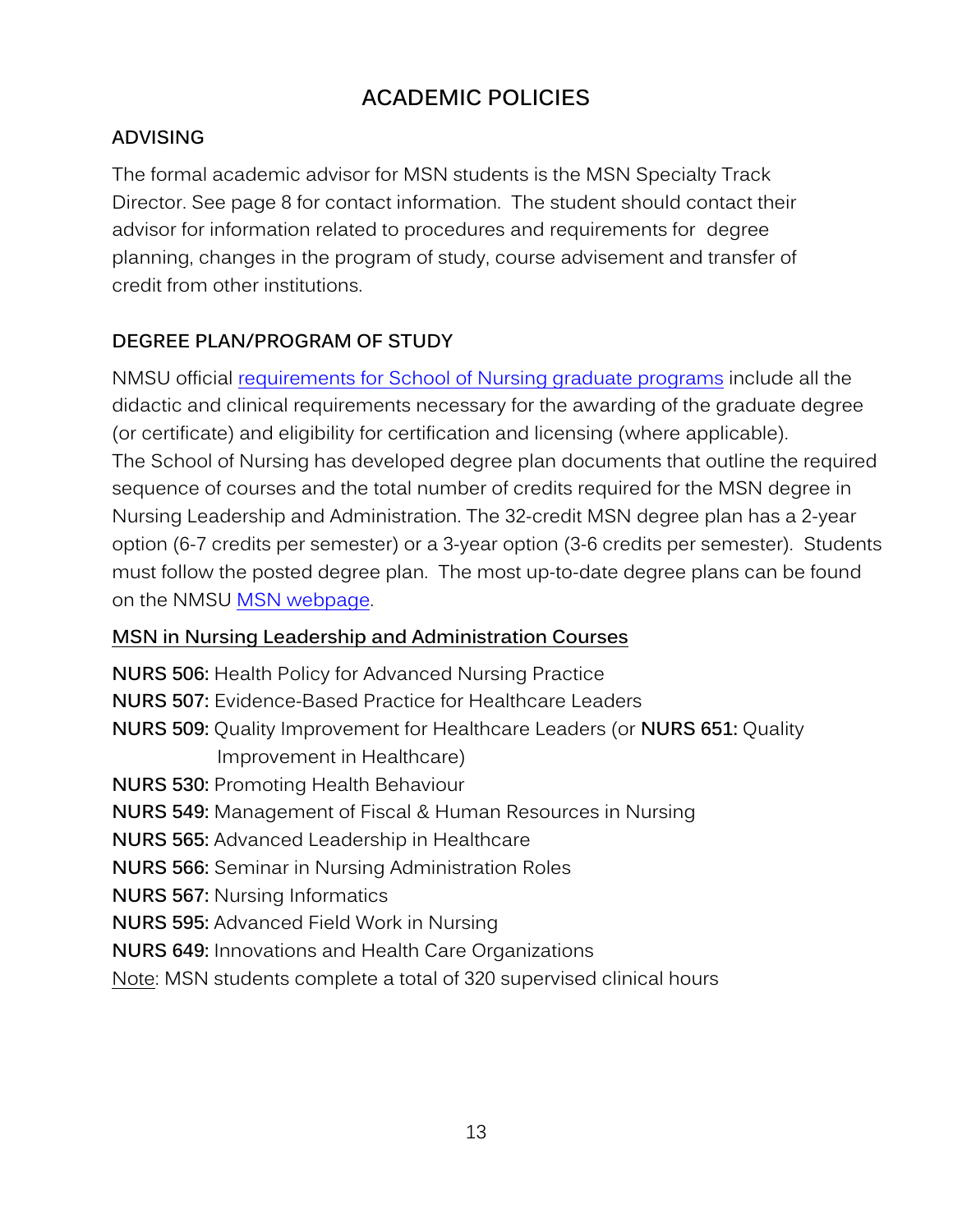After a student has completed 12 credits of graduate work beyond the Master's degree, or its equivalent, in residence at New Mexico State University, they should complete the ["Program of Study for Master's Students"](https://gradschool.nmsu.edu/Current%20Students/masters_program_of_study.pdf) form as instructed. For courses already completed, grades must be listed. After completing and signing the form, forward it to the Graduate Advisor (Karen Pech, [kpech@nmsu.edu\)](mailto:kpech@nmsu.edu) who will collect the rest of the required signatures.

#### <span id="page-17-0"></span>**RESIDENCY REQUIREMENT**

Courses taken via distance education are considered in-residence courses, provided they are a part of the student's approved plan of study.

#### <span id="page-17-1"></span>**TRANSFER OF CREDIT**

The MSN degree consists of a minimum number of graduate level didactic course credit hours as well as a minimum number of clinical hours. The total number of required credits is based on the specialty area and/or program and is outlined on the current degree plan. For more information about NMSU polices on transfer credit, please visit the online [NMSU Graduate Catalog.](https://catalogs.nmsu.edu/nmsu/graduate-school/#transfercreditstext)

The transfer of graduate credit from other universities or programs is not automatic. Students may seek approval for transfer credit or course waiver. All requests for credit transfer are subject to approval by the MSN Specialty Track Director, Associate Director for Graduate Programs, CHSS Associate Dean and Dean of the Graduate School.

Only courses from an accredited institution in which a grade of B or better was earned may be considered for transfer or waiver. No credit toward a graduate degree may be earned through correspondence or through extension work for another institution. Courses taken at a college or university on the Quarter system will transfer to NMSU with a reduced number of credits, and therefore may not meet program credit requirements.

Immediately after initial enrollment in the Graduate School, students must submit a request for formal permission to transfer graduate-level course work. Please contact the Graduate Advisor (Karen Pech, [kpech@nmsu.edu,](mailto:kpech@nmsu.edu) 575-646-7770) to obtain the correct form and for information about the process.

At least 50 percent of the course credit toward the MSN degree must be completed at New Mexico State University.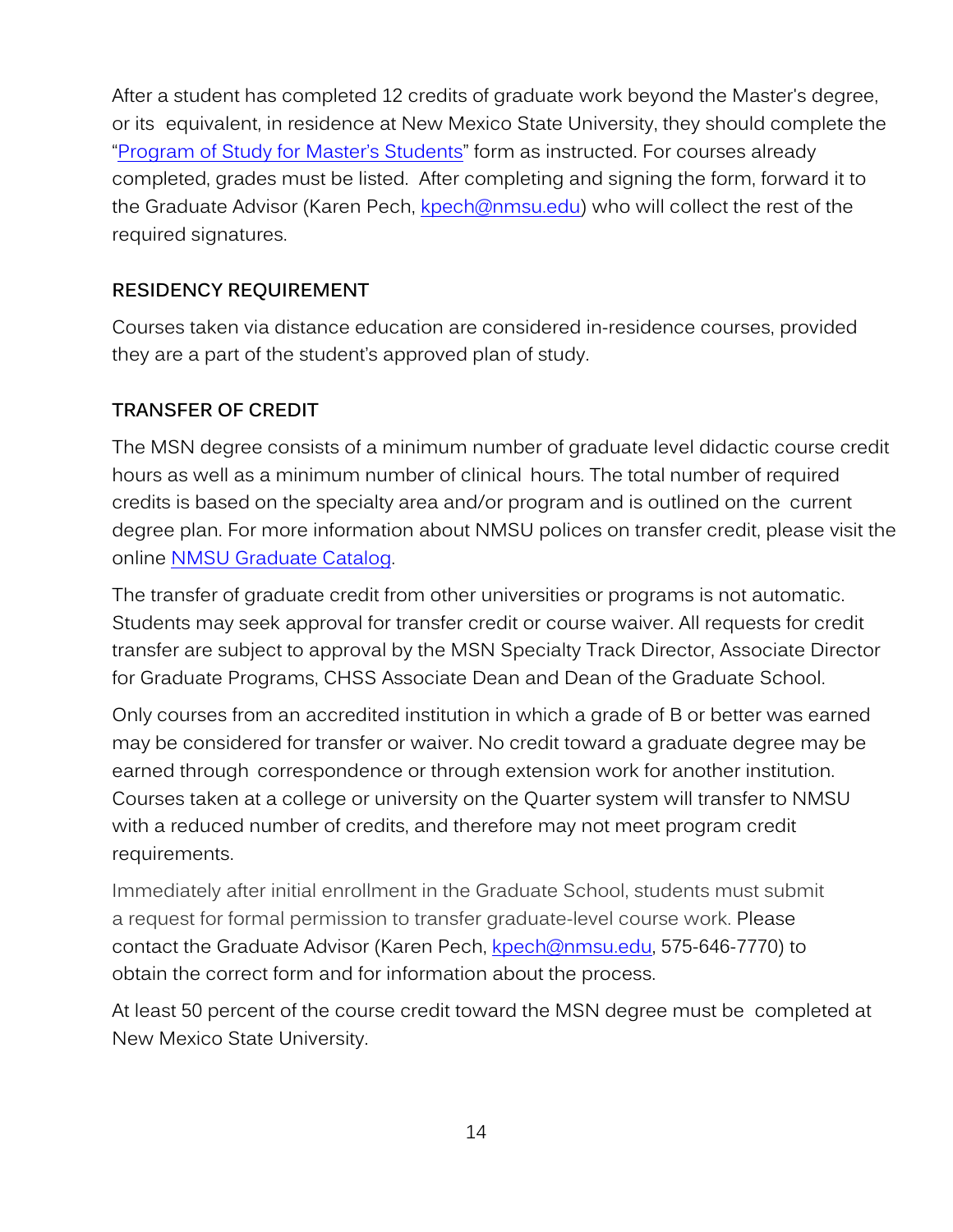#### <span id="page-18-0"></span>**TIME LIMITATIONS FOR COMPLETION OF DEGREE**

All coursework must be completed within 7 years of the date the first MSN credit is earned. Adhering to the SON's degree helps ensure a steady progress towards degree completion.

Students will be dismissed from the MSN for failure to progress if this time limit is exceeded. A petition for an extension may be submitted to the Graduate Advisor. The petition must be approved by the MSN Specialty Track Director and the Associate Director for the Graduate Programs. If the petition is approved in the SON, it is then forwarded to the Graduate School for approval.

#### <span id="page-18-1"></span>**ABSENCES**

If you must miss a class session, assignment/exam or a field experience, please notify the course faculty and supervisor (e.g., preceptor) in advance, if possible. If there are extenuating circumstances (e.g., serious illness, injury, or personal emergency) that might require a prolonged absence, please contact the course faculty immediately and notify them as to the circumstances. Please do not plan extended vacations during the semester. The course faculty will notify your Specialty Track Director, and if necessary, the Associate Director for Graduate Programs if a review of policy is required. It is at the discretion of the course faculty whether or not make-up work will be permitted.

#### **Leave of Absence (LOA)**

A student wishing to discontinue study for one or more semesters must submit a [Graduate School Leave of Absence form](https://gradschool.nmsu.edu/Current%20Students/Leave-of-Absence.pdf) to the SON Graduate Advisor. The request should include the beginning date and the anticipated ending date for the period of absence. LOAs must be approved by the MSN Specialty Track Director, the department head (i.e, SON Director) and the Graduate School.

A graduate student on leave of absence will be expected not to use university facilities and place no demands upon the university faculty and staff, and, therefore will pay no fees. Time spent in the "leave-of-absence" status will not be counted toward the advanced degree time limits.

A graduate student who fails to obtain a LOA from the Graduate School will be considered withdrawn from the university by the Graduate School. In order to resume studies after such absences, the student must go through the formal readmission process.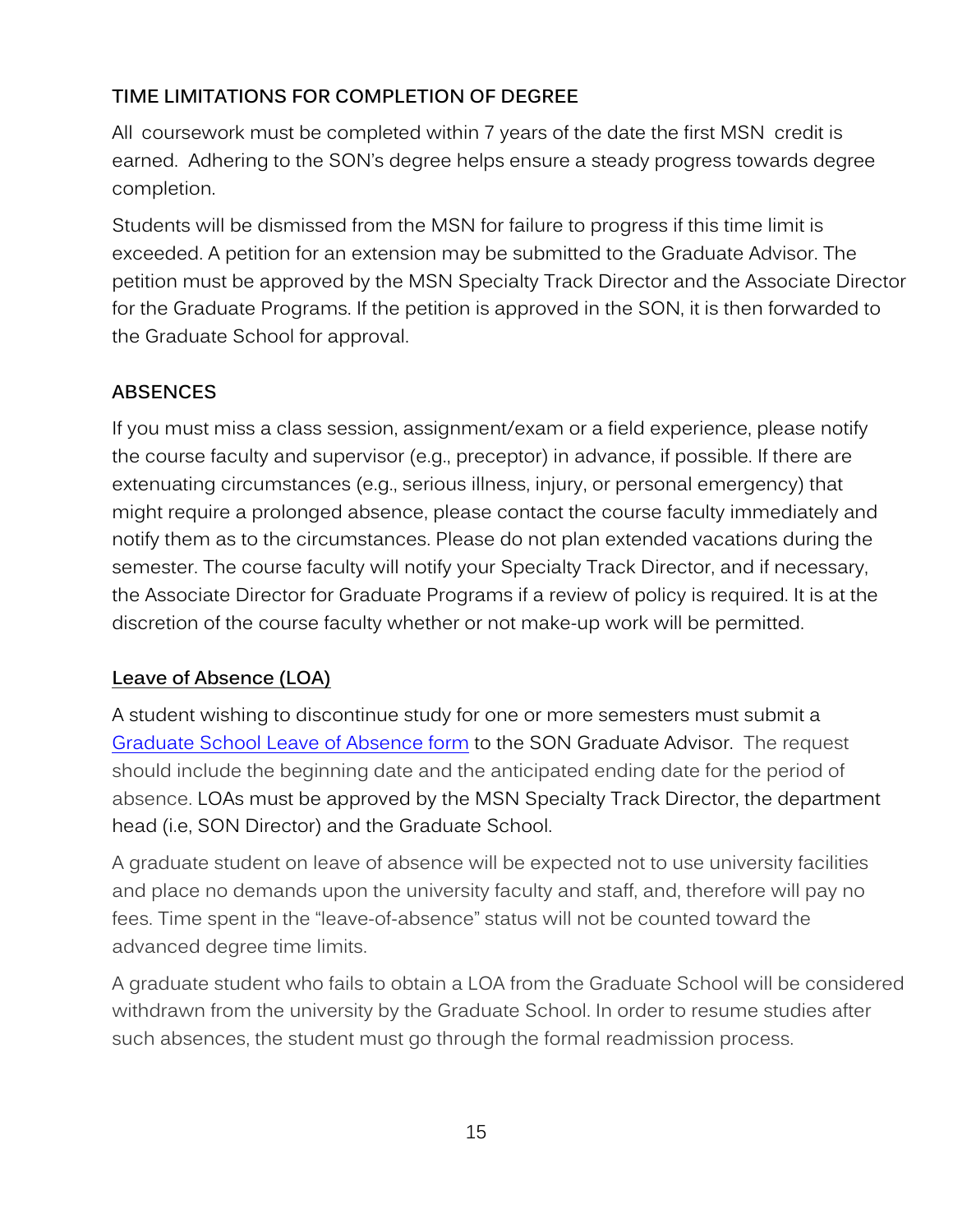In making a decision whether or not to grant a LOA to a student, the School of Nursing will take into consideration if faculty or other program resources will be available for students upon return to the program.

#### <span id="page-19-0"></span>**ACADEMIC RECORDS**

Students may have access to their academic records maintained in the School of Nursing Student Advising Office. Students may request access to their file by making an appointment with their Specialty Track Director or the Graduate Advisor.

#### <span id="page-19-1"></span>**GRADING POLICIES AND GRADE REQUIREMENTS**

#### **SON Graduate Programs Grading Scale**

- **A** 90% 100%
- **B** 80% -89%
- $C 70\% 79\%$
- **D** 60%-69%
- $F 60%$
- **S** (satisfactory)  $-$  > 80%
- **U** (unsatisfactory)  $< 79\%$

Each course syllabus contains specific information about how grades are calculated.

#### **S/U Grading**

Under S/U grading, the instructor assigns an S grade for satisfactory achievement of the course learning objectives (equivalent to the letter grade of B or higher) and a U grade for unsatisfactory performance in the class. U indicates that the student has stopped work or is doing work of unacceptable quality.

If a student accumulates a total of two U (unsatisfactory) grades in courses with S/U grading, the student will be placed on provisional status. If three U (unsatisfactory) grades are reported for any of these courses, the student will be dismissed from the program and Graduate School.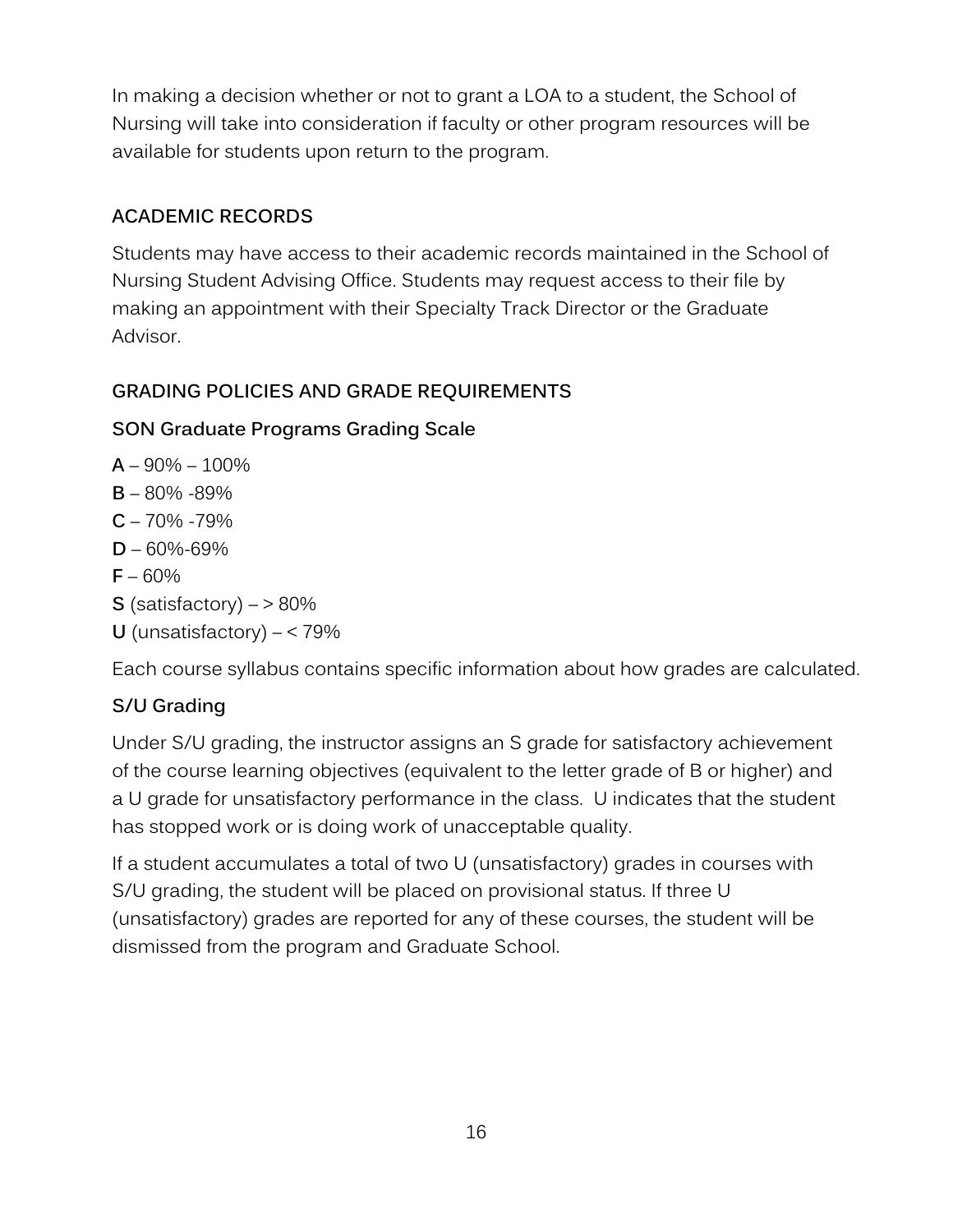#### **Incomplete Grades**

The letter grade of I (Incomplete) is assigned for passable work that could not be completed due to circumstances beyond the student's control that develop after the last day to withdraw from the course. In no case is an I grade to be used to avoid the assigning of D, F, or U grades for failing work. The School of Nursing follows the [NMSU policy for Incomplete "I" grades.](https://arp.nmsu.edu/4-55/) Receiving an "**I**" grade may affect student progression in the program. When making up an I grade, work submitted for grades in the course cannot be resubmitted. "**I**" grades need to be completed before the student may progress in the MSN program.

#### <span id="page-20-0"></span>**ACADEMIC PROGRESSION**

In accordance with NMSU Graduate School policies, MSN students maintain at least a 3.0 Grade Point Average (GPA). Students must earn a grade of B or better in all required courses in order to progress to the next semester. MSN coursework is leveled, therefore in most instances all courses assigned to each semester must be completed before progressing to the next semester.

A student who does not register for or withdraws from one course in the student's degree plan will be placed on academic probation (see page 19). Not completing a course in the degree plan may result in substantial delays since many courses are prerequisites for others. If the student does not register for or withdraws from more than one course during the same semester (or in a future semester) they must write a formal appeal to the SON Graduate Committee to remain in the program. If this appeal is denied, the student is eligible to re-apply to the program and re-interview with program faculty. If approved to return by the Graduate Committee they will be placed at the appropriate level of the curriculum if there is space available.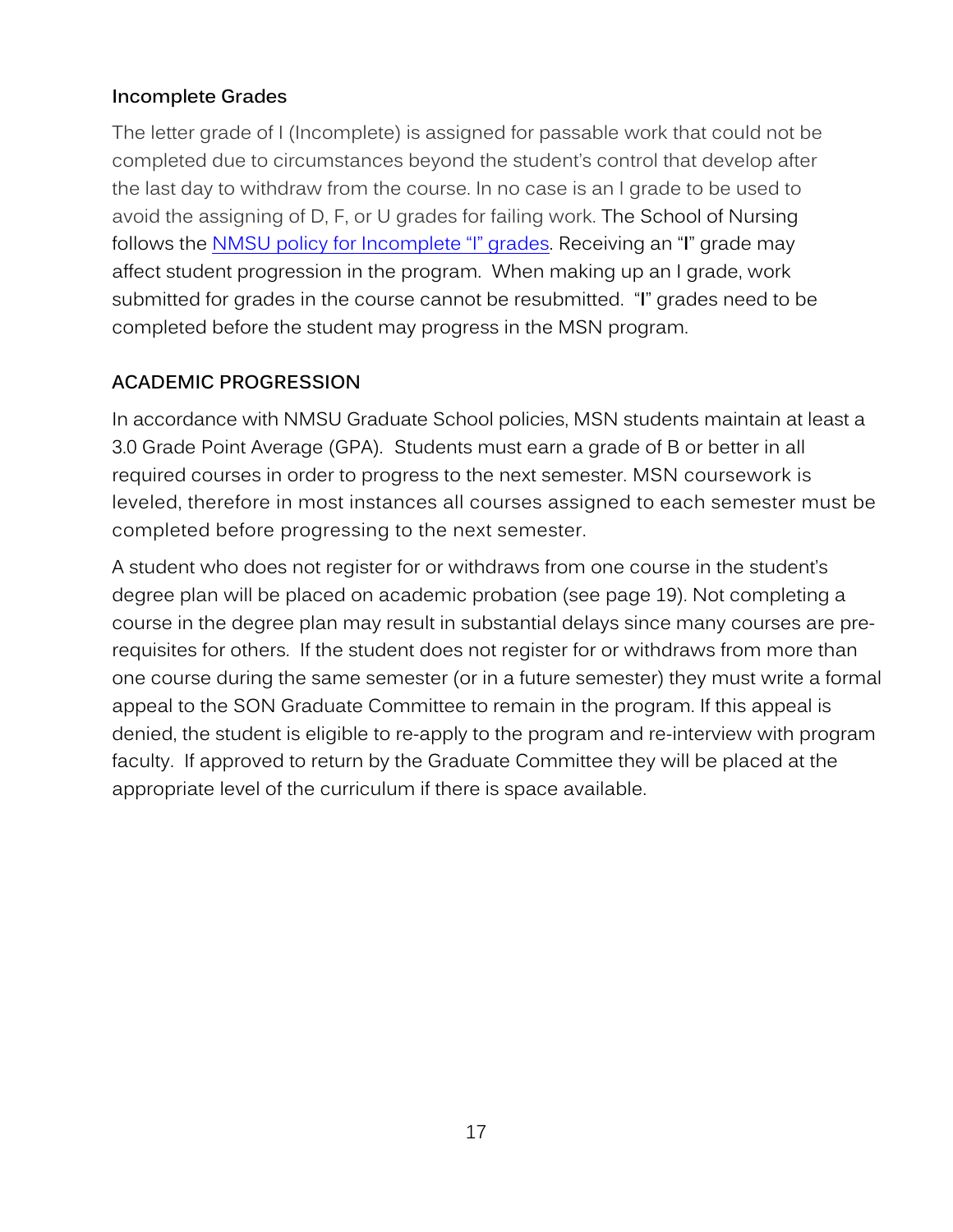### <span id="page-21-0"></span>**CONDITIONS FOR READMISSION**

MSN students who do not enroll in courses for one (1) academic year must make a formal request to the SON Graduate Committee for readmission. If the request is granted, the student's Specialty Track Director will, in consultation with the Associate Director for Graduate Programs, stipulate any coursework to be repeated. If during the student's absence, the curriculum or admission standards have changed, the student is expected to meet any new admission standards and/or fulfill the requirements of the current curriculum.

Students not in good standing with the NMSU SON or Graduate School, who have not met current NMSU program requirements, or who have committed academic or non-academic misconduct shall not be readmitted to the program.

#### <span id="page-21-1"></span>**ACADEMIC GRIEVANCE POLICY**

Students who wish to appeal a decision or awarding of a grade by a faculty member must follow the student grievance procedure outlined in the [Graduate Student](https://arp.nmsu.edu/5-14/)  [Academic Grievances \(Policy 5.14\)](https://arp.nmsu.edu/5-14/) in the NMSU Student Handbook. It is recommended that students who wish to question a course or assignment grade exhaust informal procedures before enacting the formal appeal/grievance process. The informal process begins with discussing the issue/concern with the individual faculty member. If a resolution is not found, the student and faculty member can seek guidance from the MSN Specialty Track Director. Unresolved issues at this level may then be brought to the attention of the Associate Director for Graduate Programs.

Students who wish to formally appeal a decision or awarding of a grade by a faculty member are advised to contact the Associate Director for Graduate Programs or the SON Director for assistance with this process.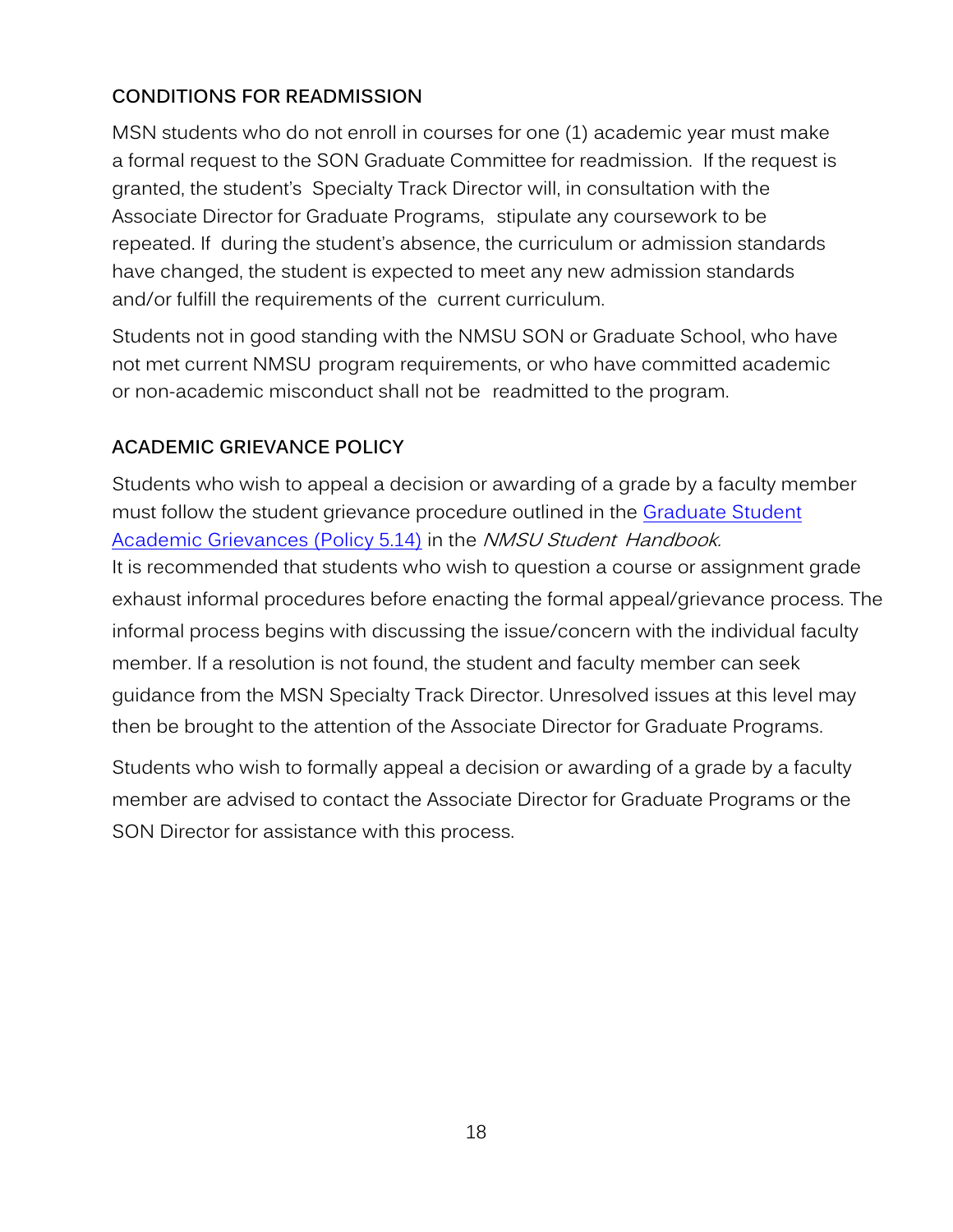#### <span id="page-22-0"></span>**CONSEQUENCES OF FAILURE TO PROGRESS**

#### **Academic Probation and Suspension**

Academic standing is based on both the student's GPA in the program and cumulative GPA. Academic records of all graduate students are reviewed at the end of each semester. If a nursing graduate student earns a **C** grade in any course, they must repeat that course and cannot enroll in any subsequent course for which the course is a prerequisite. A subsequent grade of **C** in a course or any 2 **C**'s across the MSN curriculum will result in dismissal from the program. In addition, a grade of **D**, **F**, or **U** in any course results in dismissal from the MSN program. See the [NMSU System](https://catalogs.nmsu.edu/dona-ana/general-information/academic-regulations/#academicstandingprobationtext)  [Academic Regulations](https://catalogs.nmsu.edu/dona-ana/general-information/academic-regulations/#academicstandingprobationtext) under the heading of "Academic Probation and Suspension" for policies specific to graduate students.

If the course for which the student earns a "**C**" grade includes a clinical component, the clinical hours must also be repeated even if the student had achieved satisfactory performance. Receiving an unsatisfactory grade may substantially affect student progress towards graduation. Re-enrollment is not automatic and is contingent upon a space available basis. Thus, if the student falls out of course sequence, the student may have to wait until space is available in another cohort.

#### **Program Dismissal**

Dismissal from the MSN program may result from the following:

- 1. The student earns two (2) C grades (in the same or different courses).
- 2. The student earns a grade of D or F in a single course;
- 3. The student earns three (U) grades including failure to make progress in the MSN project.
- 4. Failure to enroll in classes (see page 17 Academic Progression)
- 5. Serious academic misconduct as defined in NMSU Student Academic Code of [Conduct.](https://catalogs.nmsu.edu/dona-ana/general-information/academic-regulations/#academicmisconductgrievancestext)
- 6. Unsafe or unprofessional behavior in clinical practice (see page 34 in handbook).
- **7.** Any other violation of the [NMSU Student Academic Code of Conduct](https://arp.nmsu.edu/5-10/) or the [NMSU Standards for Student Social Conduct.](https://arp.nmsu.edu/5-20/)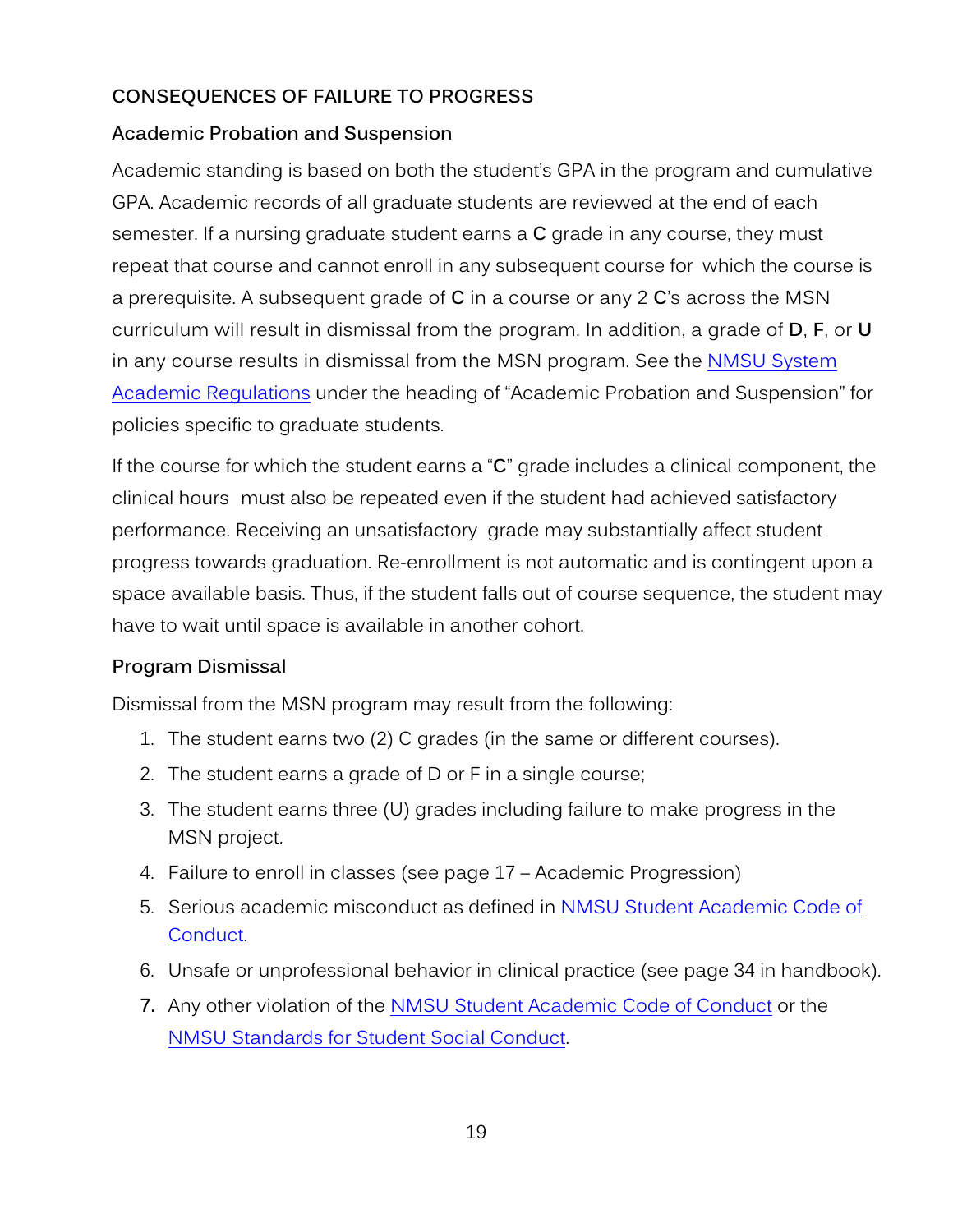#### **Dismissal Appeals**

The School of Nursing uses the [NMSU grievances procedures](https://catalogs.nmsu.edu/dona-ana/student-handbook/grievance-procedures/) for appeals of **program dismissal.** Please contact the SON Director for assistance with this process.

#### <span id="page-23-0"></span>**POLICIES CONCERNING SUBMISSION OF WRITTEN ASSIGNMENTS**

- All assigned papers and projects will be typed or word-processed and doublespaced.
- All students are required to use the most current edition of the *Publication* Manual of the American Psychological Association (APA) for all written papers.
- Any assigned papers and projects will be considered late if they have not been presented to the course professor at the announced time and date due. Any late papers may have a penalty attached or may not be accepted. Students with extenuating circumstances are expected to contact the course faculty prior to the assignment deadline.
- Students may use editors for their papers. Editing of student work by others is limited to assistance with grammar, punctuation, and style only; the substance of the paper must be the student's original work. If an editor is used, the student must provide the course professor with the draft of the paper at the point it is given to the editor when the final paper is submitted.
- Student papers for School of Nursing graduate courses must be submitted through a plagiarism analysis software application called Turnitin that is accessed through the Assignment tool in Canvas (see below).

#### <span id="page-23-1"></span>**ACADEMIC MISCONDUCT AND PLAGIARISM**

Students are responsible for adhering to the policies and procedures related to academic integrity found in NMSU Graduate Catalog and NMSU Student Handbook. For further information you may refer to the NMSU Student Handbook, specifically the [Student Academic Code of Conduct-Academic Integrity \(Policy](https://arp.nmsu.edu/5-10/)  [5.10\).](https://arp.nmsu.edu/5-10/) The School of Nursing follows the university's Procedures to Respond to Allegations of Student Academic Misconduct (Policy 5.11), including guidelines for sanctions.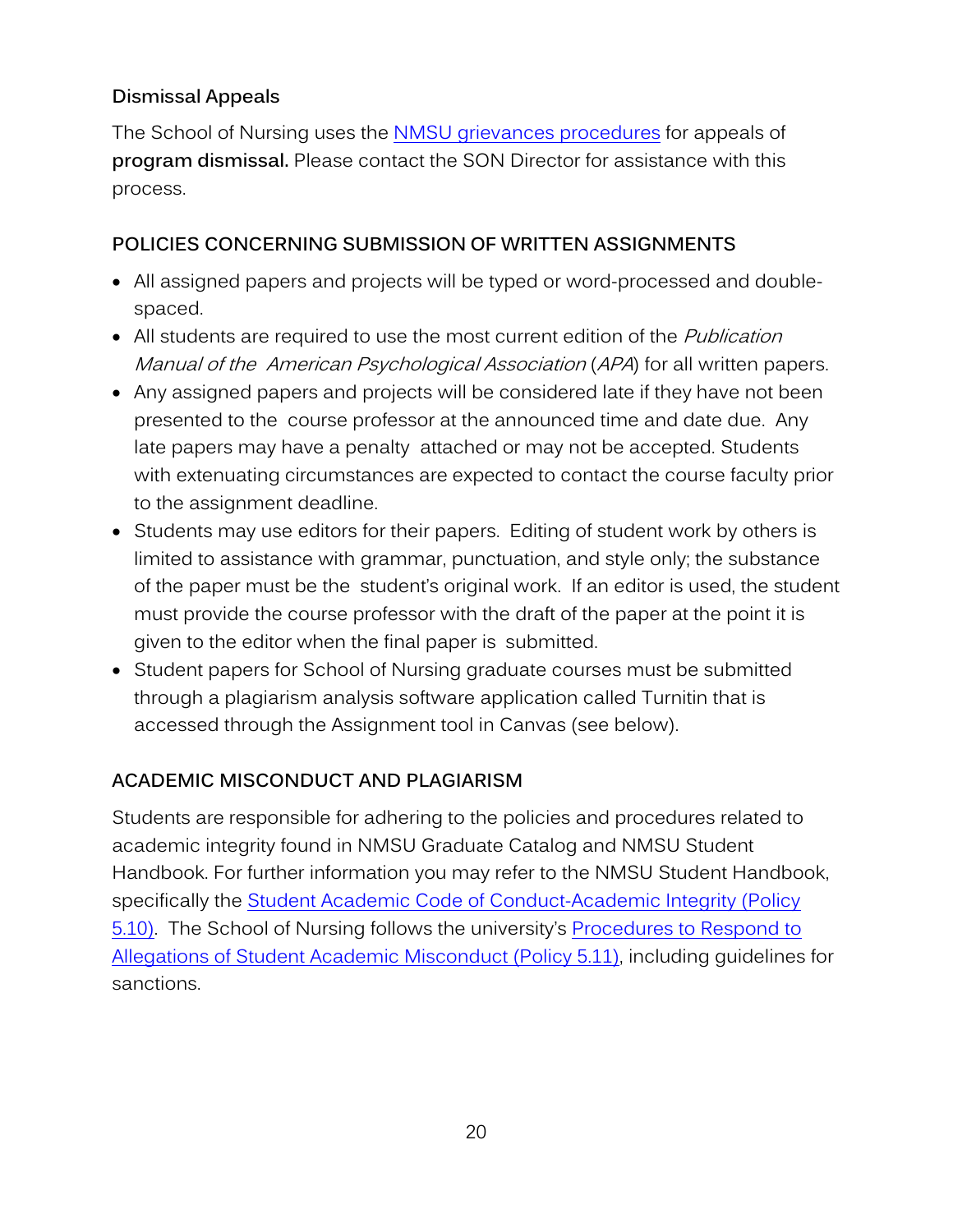#### **Use of Turnitin**

Student papers for School of Nursing graduate courses must be submitted through a plagiarism analysis software application called Turnitin that is accessed through the Assignment tool in Canvas. Students will be permitted to check their analysis prior to the final submission, therefore it is recommended that this check is conducted well before the assignment deadline. The analysis must indicate an overall source similarity content of 20% or less (without references and citations). Papers with a similarity index of greater than 20% will not be accepted or will receive a grade of zero (0). SON faculty reserve the right to submit any and all student work, including but not limited to course papers, discussions, presentations, written exams, and DNP project papers, to Turnitin or a similar plagiarism checker at the faculty member's discretion.

#### **Plagiarism**

Plagiarism is defined as the use of another person's work without acknowledgment, making it appear to be one's own. Any ideas, words, pictures, or other intellectual content taken from another source must be acknowledged in a citation that gives credit to the source. The prohibition of plagiarism applies irrespective of the origin of the material, including the Internet, another person's work, unpublished materials, or oral sources. Intentional and unintentional instances of plagiarism are considered instances of academic misconduct.

A special case of plagiarism is the unacceptable practice of "self-plagiarism" in which an author will use segments of his/her own material (e.g., a paper from a previous course) in a new assignment without reference. Unless given explicit permission from the course faculty, work from one course may not be submitted as work for another course. The exception is using written work from course assignments in the MSN project papers or PowerPoint presentations.

**Assignments and other types of submitted student work that contain plagiarism is not acceptable as scholastic work and may, at the very least, result in a zero for submitted work.** The SON follows the university's definitions and policies in the [NMSU Student Code of Conduct.](https://arp.nmsu.edu/5-10/) All incidences of plagiarism and other forms of academic misconduct (e.g., cheating, misrepresentation, etc.) identified by faculty or administrators will be reported to the NMSU Academic Conduct Officer who will provide guidance on consequences and sanctions.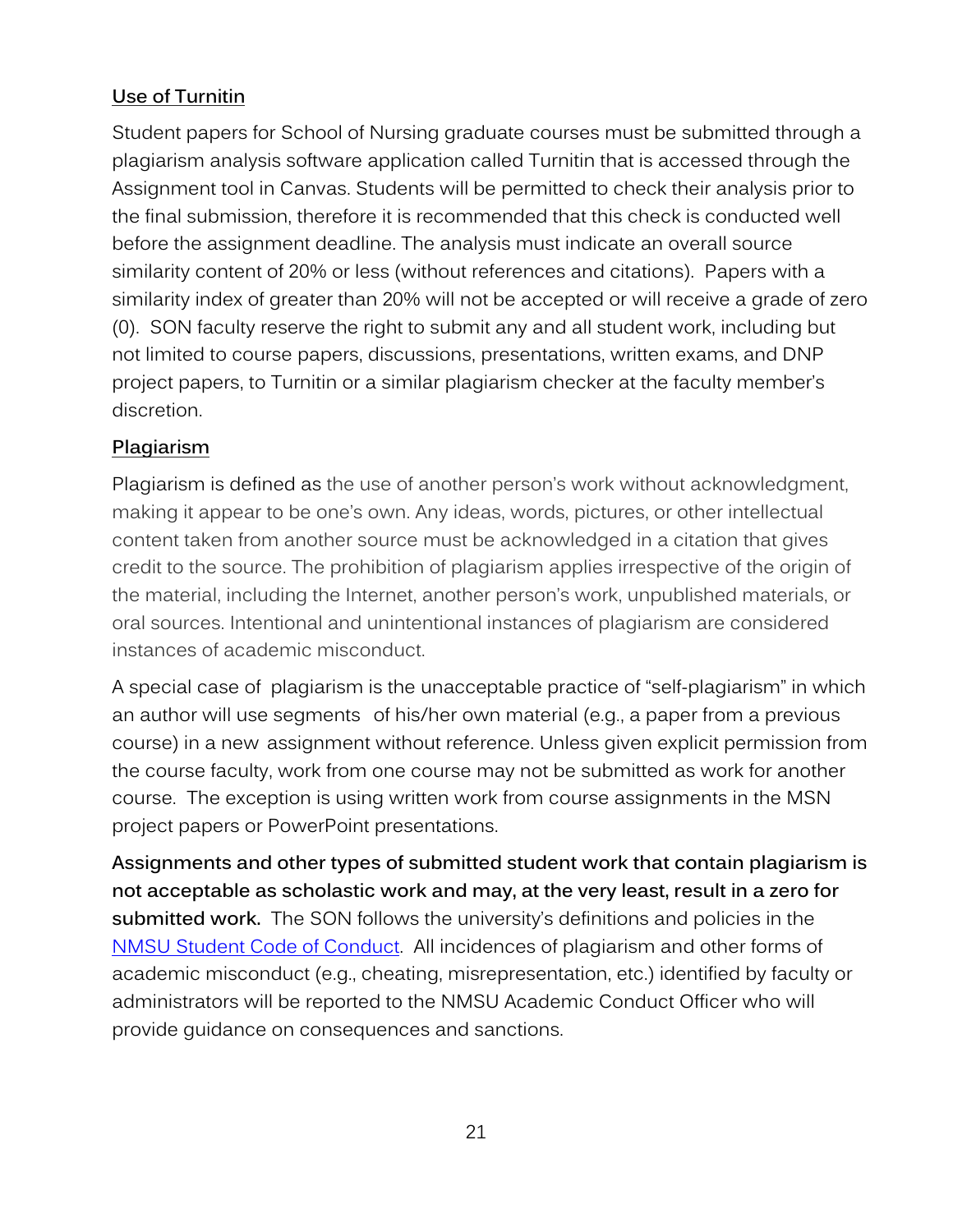#### **ETHICS**

All students in the School of Nursing are expected to behave with the highest of ethical standards. To guide the student along the path of ethical nursing practice, the SON uses the American Nurses Association Code [of Ethics for](https://www.nursingworld.org/practice-policy/nursing-excellence/ethics/code-of-ethics-for-nurses/) Nurses.

- 1. The nurse, in all professional relationships, practices with compassion and respect for the inherent dignity, worth, and uniqueness of every individual, unrestricted by considerations of social or economic status, personal attributes, or the nature of health problems.
- 2. The nurse's primary commitment is to the patient, whether an individual, family, group, or community.
- 3. The nurse promotes, advocates for, and strives to protect the health, safety, and rights of the patient.
- 4. The nurse is responsible and accountable for individual nursing practice and determines the appropriate delegation of tasks consistent with the nurse's obligation to provide optimum patient care.
- 5. The nurse owes the same duties to self as to others, including the responsibility to preserve integrity and safety, to maintain competence, and to continue personal and professional growth.
- 6. The nurse participates in establishing, maintaining, and improving healthcare environments and conditions of employment conducive to the provision of quality health care and consistent with the values of the profession through individual and collective action.
- 7. The nurse participates in the advancement of the profession through contributions to practice, education, administration, and knowledge development.
- 8. The nurse collaborates with other health professionals and the public in promoting community, national, and international efforts to meet health needs.
- 9. The profession of nursing, as represented by associations and their members, is responsible for articulating nursing values, for maintaining the integrity of the profession and its practice, and for shaping social policy.

American Nurses Association, Code of Ethics (2015)

The SON also expects all students to follow the [NSMU Student Code of Social](https://arp.nmsu.edu/5-20/)  [Conduct.](https://arp.nmsu.edu/5-20/)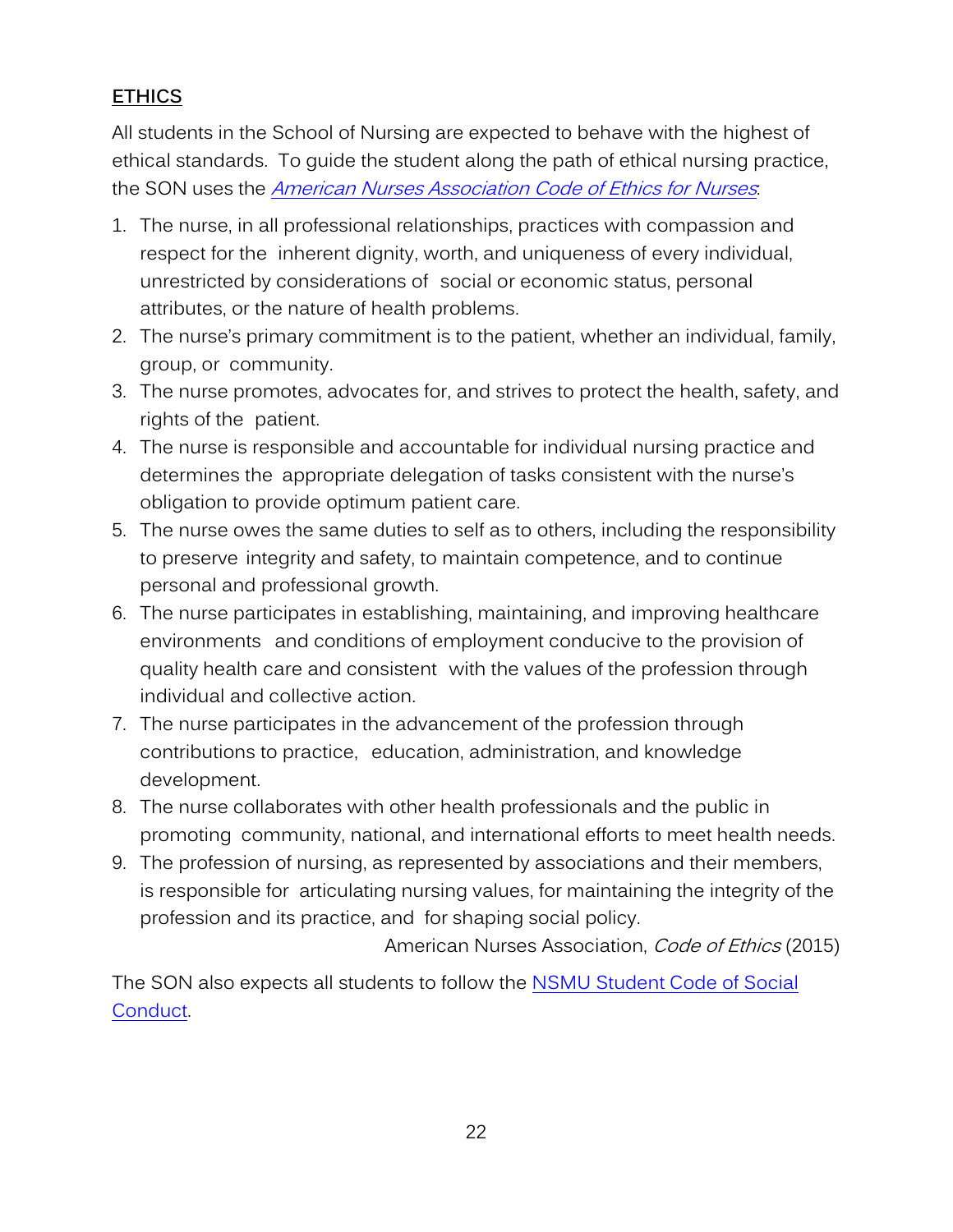#### <span id="page-26-0"></span>**DISTANCE EDUCATION/ONLINE LEARNING**

The MSN degree program is a distance education program that use a variety of educational methodologies for the delivery of the didactic courses. Online learning, sometimes referred to as e-learning, is a form of distance education. Online courses are delivered over the internet and are accessed from a computer with an internet/web browser (e.g., Chrome, Safari, Fire Fox, etc.). All NMSU courses use [Canvas](https://learn.nmsu.edu/) as the learning management system for course delivery.

Online courses can be asynchronous or synchronous. Most distance education courses in the School of Nursing blend asynchronous and synchronous methods.

#### Definitions:

Asynchronous – no scheduled class sessions, however there are generally regularly scheduled deadlines and other requirements.

Synchronous – students meet with their faculty online at a specified time.

#### **Online Course Policies**

Distance education programs are ideal for students whose work schedule or family commitments don't allow them to attend classes on campus. Distance education can provide you with the opportunity to meet your educational goals as an advanced practice registered nurse while remaining in your community. However, online learning requires self-discipline and motivation–you will be primarily responsible for your own learning!

Because of the amount of content and the complexity of concepts covered, online courses at the NMSU School of Nursing do not have flexible scheduling. The following are the School of Nursing course policies (additional policies are listed in each course syllabus):

- 1. Students are expected to meet deadlines for assignments, which may include papers, quizzes, exams, online discussions, group projects and learning experiences.
- 2. Students are required to participate in on-line discussions and activities on a regular basis.
- 3. Student are expected to participate in scheduled video discussions/meetings using video conferencing (Zoom).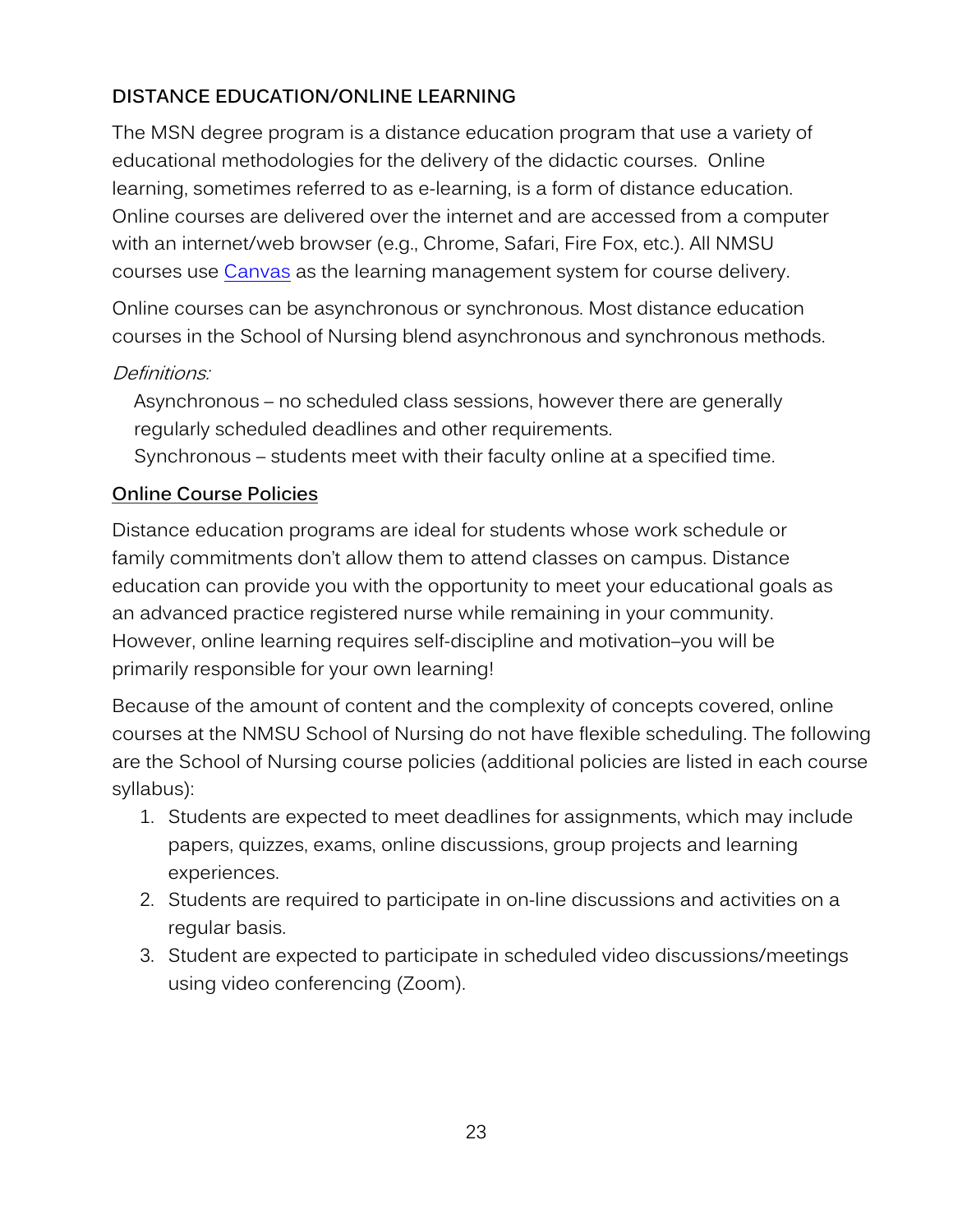#### <span id="page-27-0"></span>**GRADUATION**

Students who successfully complete their plan of study/degree and MSN project are eligible for graduation. Students apply for graduation through their [myNMSU](https://my.nmsu.edu/web/mycampus/home) account during the [graduation application period.](https://commencement.nmsu.edu/apply-to-graduate/)

To officially graduate from NMSU in a particular semester, all work must be completed according to the deadlines in the calendar on the NMSU Graduate School calendar. In addition, the student must apply for graduation prior to that semester's deadline. Failure to apply for graduation will result in delays in degree posting. In some cases, the student may not graduate until the following semester, which can affect their ability to become employed.

For more details, please review the [Graduate School's graduation information.](https://commencement.nmsu.edu/)

#### <span id="page-27-1"></span>**STUDENT REPRESENTATION ON SON COMMITTEES**

Student representatives to the School of Nursing committees afford students the opportunity to influence school and program policies. The committees on which student members may serve are the Graduate Programs Committee and the Student Affairs Committee. Student members of a school committee must be in good academic standing. Student members may vote, but may not serve as a Committee Chair or secretary.

#### <span id="page-27-2"></span>**PROGRAM EVALUATION**

Students are included in the ongoing process of program evaluation through end of semester course evaluations and periodic town hall meetings with program administrators. Graduates of the program are encouraged to participate in alumni surveys (sent upon graduation and within 1 year following graduation) and to keep the School of Nursing informed of licensing and certification status.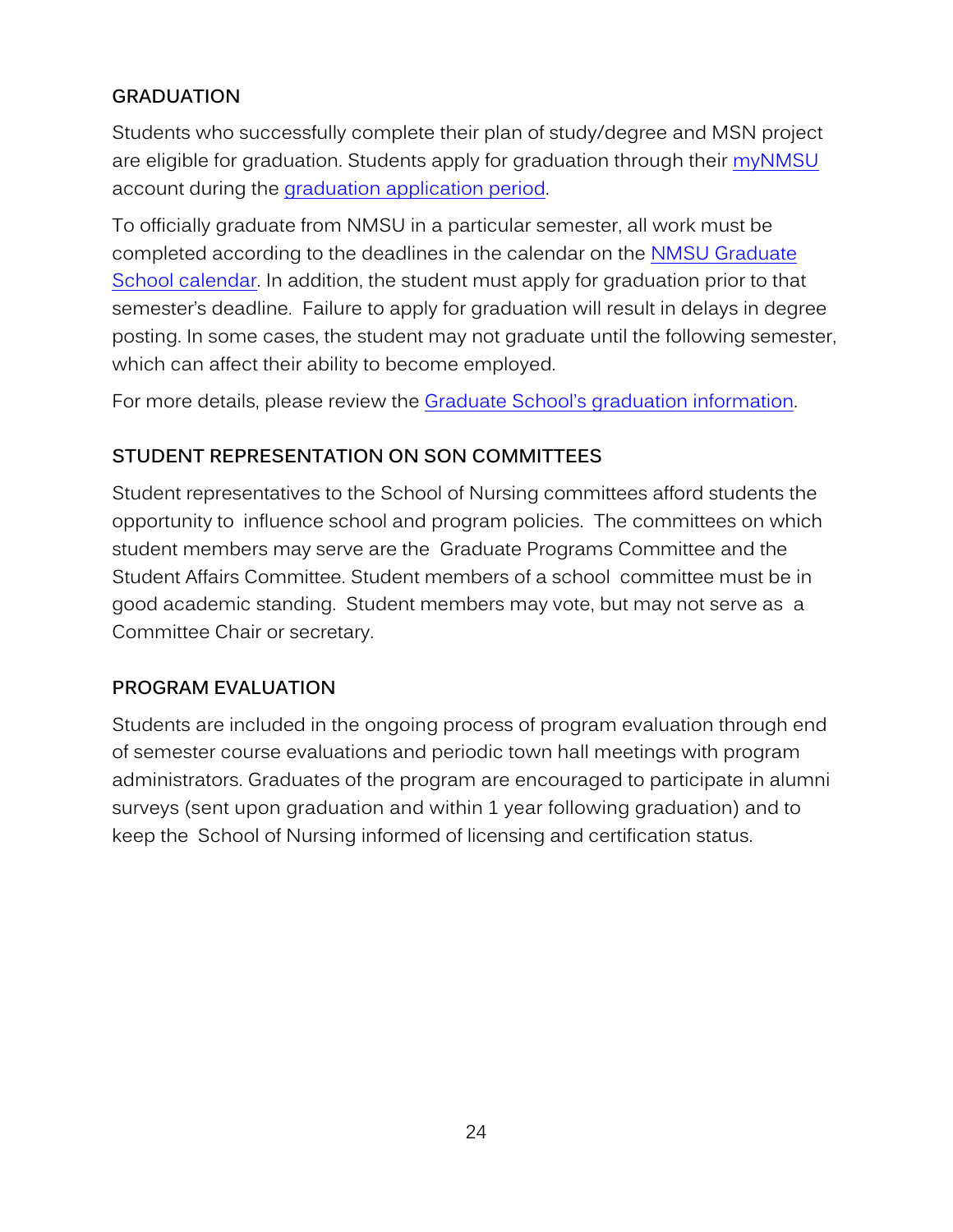## **CLINICAL COURSE/FIELDWORK EXPERIENCE POLICIES**

#### <span id="page-28-1"></span><span id="page-28-0"></span>**GENERAL FIELD EXPERIENCE POLICIES**

- 1. All SON field experiences are conducted with clinical affiliates only when there is an approved and signed affiliation agreement between NMSU and the clinical partner. A list of current affiliation agreements and preceptors used in past semesters is posted on the Graduate Programs Canvas course.
- 2. All field experiences are directly supervised by a qualified preceptor (varies by course objectives). Students are responsible for identifying an appropriate clinical preceptor, however these preceptors must be approved by faculty.
- 3. One credit is given for 64 hours of supervised field experiences.
- 4. For each clinical course, the NMSU SON faculty member assigned in the NMSU course schedule has the responsibility of 1) approving practice sites and preceptors, 2) orienting preceptors, 3) providing indirect supervision, and providing feedback/determining the student's grade in the course.
- 5. Field experiences will not start until all field experience forms/paperwork (preceptor approval, clinical clearances, etc) have been approved by course faculty. An approval letter will be sent to the HR department and/or the preceptor when all approvals are finalized. Field experience hours obtained before approvals are issued are nullified.
- 6. Field experience hours must be documented on course forms.
- 7. The field experience courses will be graded S/U. A passing grade means that a student has met all of the course objectives listed on the courses' syllabus as determined by the assigned faculty member with input from the preceptor.

Satisfactory: Achieves the clinical course objectives. Meets clinical competencies with supervision (Fall semester) or with minimal supervision or independently (Spring and Summer semesters) within the defined time frame. Demonstrates professionalism, as well as safe and ethical practice.

**Unsatisfactory:** Fails to demonstrate learning consistent with the clinical course objectives. Fails to seek opportunities to achieve clinical competencies. Requires more than expected levels of supervision for one or more clinical competencies. Requires continuous verbal cues to function in the clinical setting. Demonstrates a lack of professionalism, unsafe practice or unethical behaviors.

#### <span id="page-28-2"></span>**CLINICAL PRECEPTORS AND AFFILIATION AGREEMENTS**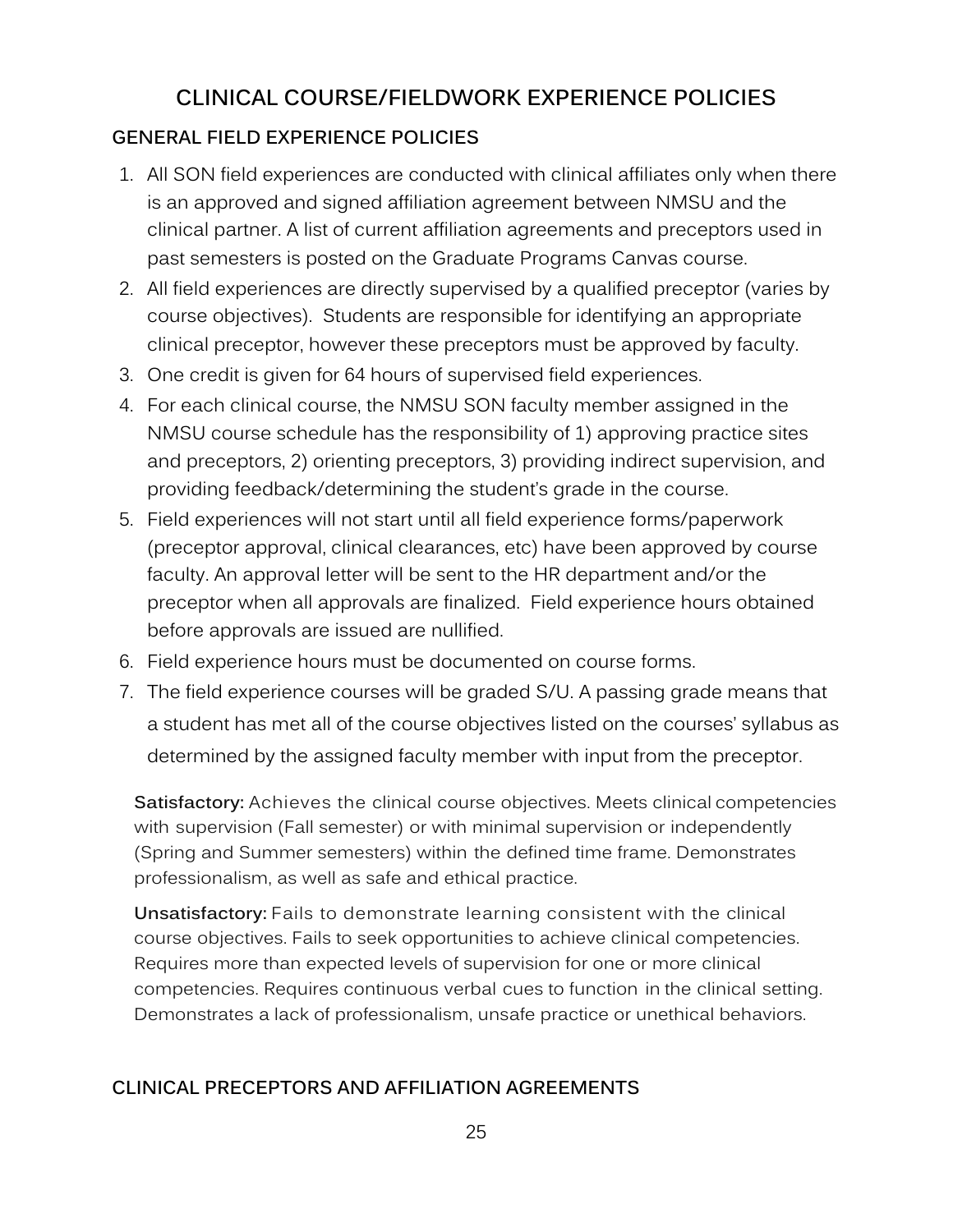Students are responsible for identifying and contacting potential preceptors for their fieldwork courses and submitting a completed Preceptor Biographical Data Form along with a current (< 2 years old) resume/CV and the preceptor's license/certification. This form and supporting documentation is sent to the MSN Specialty Track Director. Preceptor biographical and CV information will be reviewed for suitability and fit with the particular clinical experience requested. Students **may not** conduct clinical experiences in units where they are currently employed.

SON fieldwork experiences are conducted with clinical affiliates only when there is an approved and signed affiliation agreement between NMSU and the clinical partner. A current affiliation agreement must be in place for the facility/agency where the MSN project work will be conducted.

To determine if there is a current affiliation agreement, students will review the SON Affiliation Agreement List posted on the MSN Virtual Advising Canvas course. If there is no affiliation agreement listed, the student will follow the process outlined below

- 1. Student submits Clinical Affiliation Information Form to the Director of the Program
- 2. Director of the Program will review and approve the new site and forward the Clinical Affiliation Information Form to the Staff person responsible for clinical affiliations to process the MOU.
- 3. The Staff person responsible for clinical affiliations will track the new agreement applications through each level of approval.
- 4. The student will be notified when the affiliation agreement has final approval.

Students should plan to initiate an affiliation agreement with an institution where none exists at least 3-6 months in advance of the start of the clinical course. Affiliation agreements have to be approved by the NMSU Office of General Counsel and often the agency's legal department. Therefore, you should be anticipating your "next" semester's clinical placement and **PLAN ahead.** Delay in establishing your clinical experience may delay your progression in the program.

The following policies apply to clinical hours for the MSN program:

- 1. Students in the MSN program MAY NOT complete clinical hours in their workplace unit. All clinical experiences and preceptors are subject to approval by clinical course faculty.
- 2. All fieldwork hours must be satisfactorily completed for a passing grade in a course. Unsatisfactory work or incomplete clinical practice hours, as determined by course faculty, will result in a failing grade in that course.
- 3. Students may **not** complete fieldwork hours outside of the official semester (e.g., during semester breaks). Completing hours specifically to "**bank**" them for another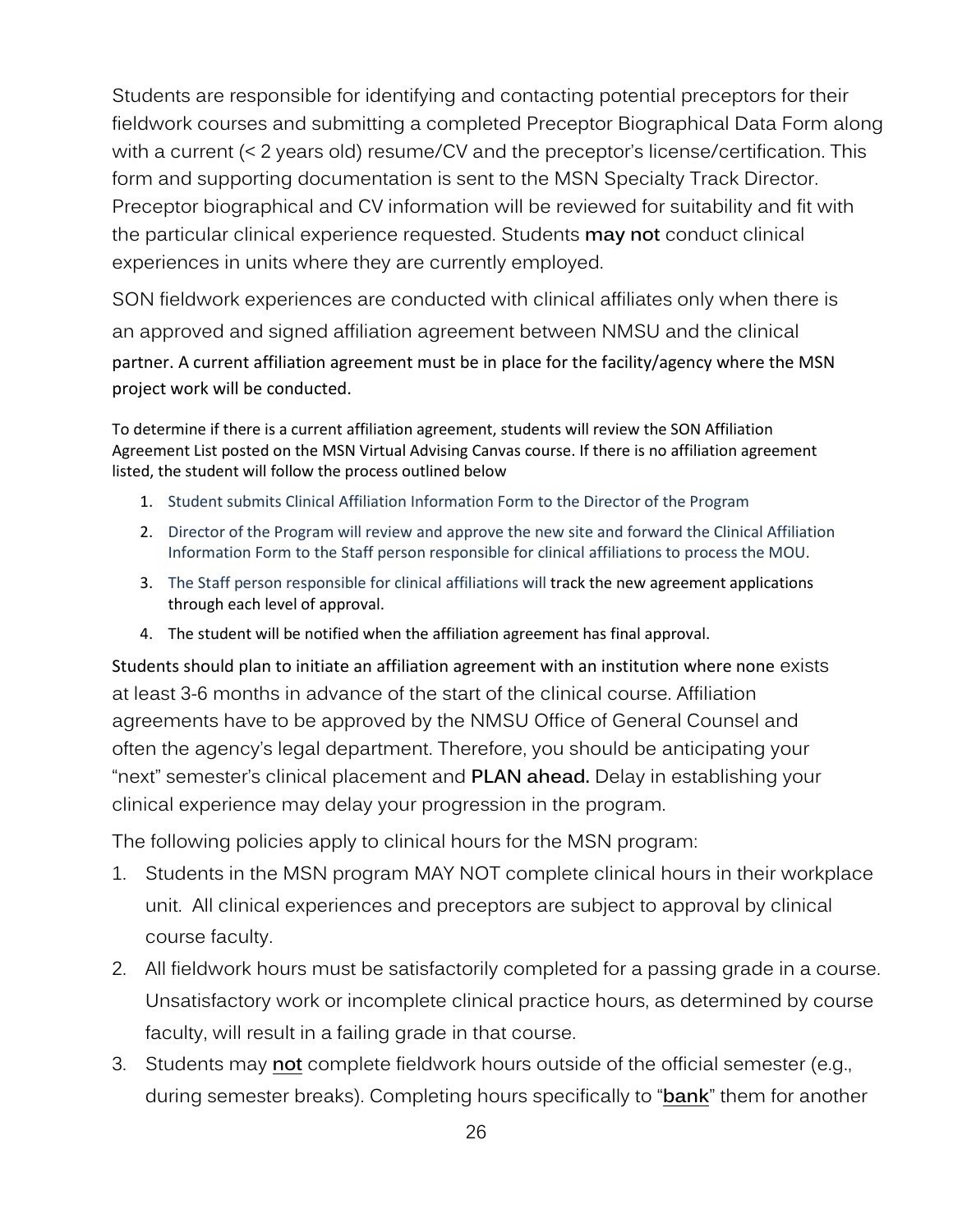<span id="page-30-0"></span>course is not permitted. Each fieldwork course has specific learning objectives that must be met within the semester that course is taught.

**4.** Students may not begin any fieldwork experiences until the course faculty have verified that the clinical clearance documentation is complete.

#### **ALTERNATIVE CLINICAL CREDIT**

Clinical hour substitutions are not granted by the NMSU SON Graduate Programs.

#### <span id="page-30-1"></span>**CLINICAL CLEARANCES**

Prior to starting each clinical course, students will be required to meet all of the clinical clearance requirements for the School of Nursing (and the clinical agency if any additional items are required). All costs associated with these clearances are the responsibility of the student. Failure to compete clearance requirements will result in program dismissal. Positive toxicology results and/or criminal background checks that do not meet the NM Department of Health (DOH) clearance standards will result in an inability of the student to enroll in the clinical course and/or dismissal from the program. Clinical clearance requirements at specific clinical agencies may change during the academic year. Students will be required to meet any new requirements.

Clinical agencies require that each of these requirements is valid through the **end of an academic semester**. It is the student's responsibility to assure documentation of all required clearances are received/uploaded by the required deadlines. The School of Nursing sends students information about how to obtain background checks and drug testing.

#### Background Check

Criminal background and fingerprinting checks are required **annually** for all students enrolled in clinical courses/practicum hours. These requirements are subject to change as federal, state and agency regulations change.

#### Drug Testing

In order for students to participate in clinical experiences at affiliated healthcare agencies, a 10-Panel drug screening test is required **annually**. Clinical agencies and the School of Nursing reserve the right to require random drug testing at any time. Pending return of the drug screening results from a random test, students may not be permitted to attend clinicals within the specific agency. Furthermore, if a student-caused delay in testing occurs (e.g., student fails to show up to a drug testing appointment), the student will not be able to attend their clinical practicum.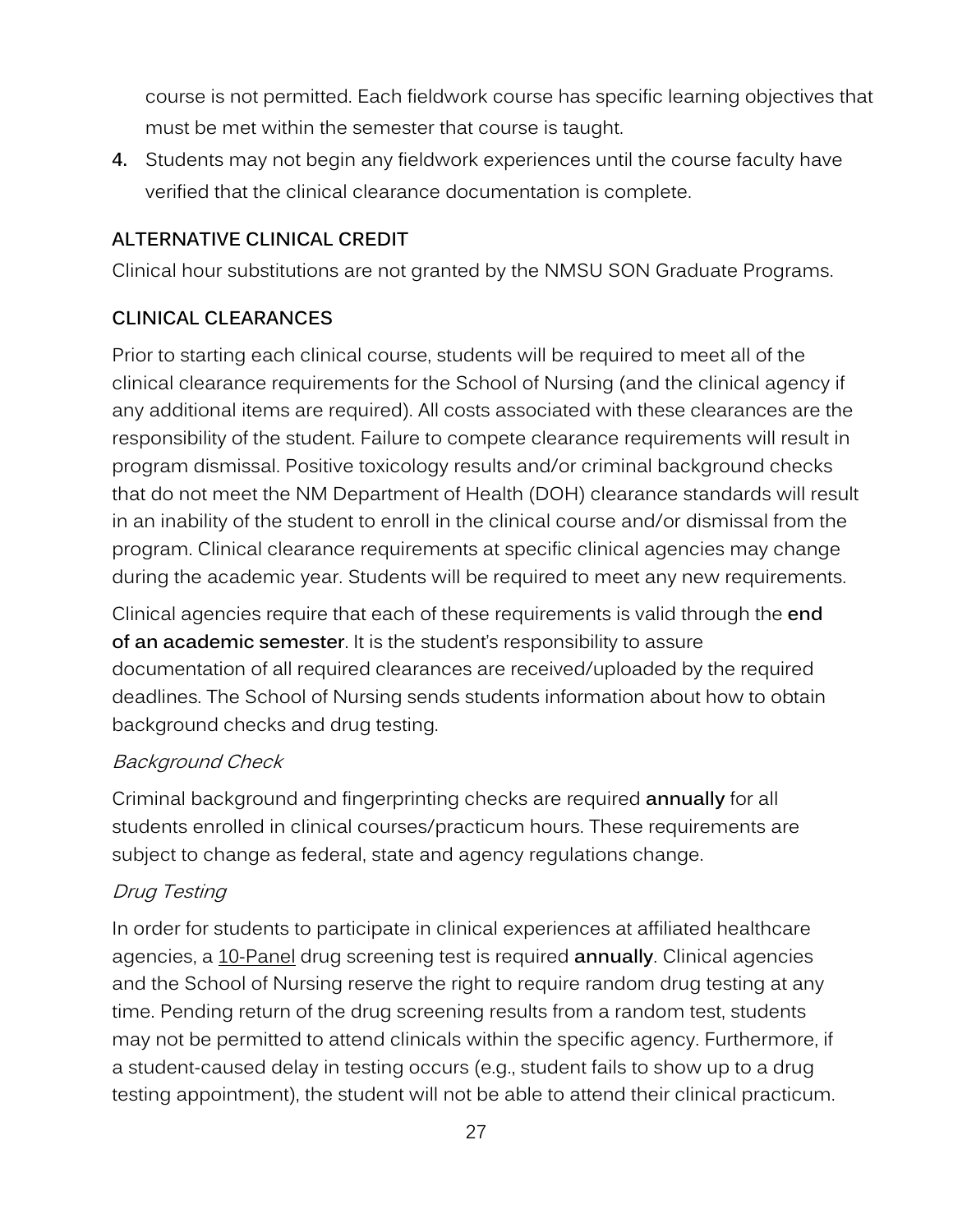In the event of a "positive" test, the student may appeal the findings as outlined by the procedures for the drug testing company or specific health agency. A student with a substantiated "positive" drug test will be referred to the Associate Director for the Graduate Programs. A "positive" drug test may prevent the student from enrolling in the clinical course and may result in program dismissal.

The School of Nursing is automatically sent a copy of your results, therefore, there is no need to forward your results to the nursing office.

#### Required Screening for Disease and Immunizations

It is essential that nursing graduate students do everything possible to prevent spreading communicable diseases to their patients and to the community. For this reason, the School of Nursing and the local health care agencies have established minimum guidelines for immunization for nurses and other health care workers.

If you need immunizations, you may obtain them from your primary care provider. If you are a full or part-time student at NMSU, you may obtain your immunizations from the [NMSU Aggie Health & Wellness Center](https://wellness.nmsu.edu/) on the Las Cruces campus.

The School of Nursing uses CastleBranch to process student clinical clearance information. Students are responsible for uploading personal documentation to their CastleBranch account by the deadlines stated. Clearance for participation in the program's clinical activities will not be granted until all requirements are complete. Students may be disenrolled from clinical course if unable to complete the

clinical clearance requirements.

| <b>REQUIREMENT</b>                            | <b>ACCEPTED</b>                                                                                                                                                                                                   | <b>NOT ACCEPTED</b>                                                                                                                             |
|-----------------------------------------------|-------------------------------------------------------------------------------------------------------------------------------------------------------------------------------------------------------------------|-------------------------------------------------------------------------------------------------------------------------------------------------|
| Background check                              | Clear or minor offenses (e.g., traffic<br>tickets). Students from New Mexico are<br>screened through the NM DOH Criminal<br>Caregivers program. Students from out of<br>state are screened through Castle Branch. | Major offenses against people (e.g., child<br>abuse, drug trafficking).                                                                         |
| Cardiopulmonary<br><b>Resuscitation (CPR)</b> | American Heart Association (AHA)<br>approved Basic Life Support (BLS) for<br>health care providers or other approved<br>CPR course with a face to face/in person<br>component.                                    | Online only certifications.                                                                                                                     |
| <b>Drug Testing</b>                           | 10 panel test on urine through<br>www.CastleBranch.com. Students are<br>screened at the beginning of the program<br>and annually.                                                                                 | A screen with fewer than 10 substances.<br>Positive results (without a validated<br>medical reason, use of medical marijuana<br>not permitted). |
| <b>Hepatitis B</b>                            | 3 vaccines (usually the $2^{nd}$ is given 1 month<br>later and the 3 <sup>rd</sup> is given 4-6 months later)                                                                                                     | Havarix A vaccine (this is for Hepatitis A).<br>Negative or Equivocal titer requires                                                            |

The following is a summary of the clinical clearance requirements: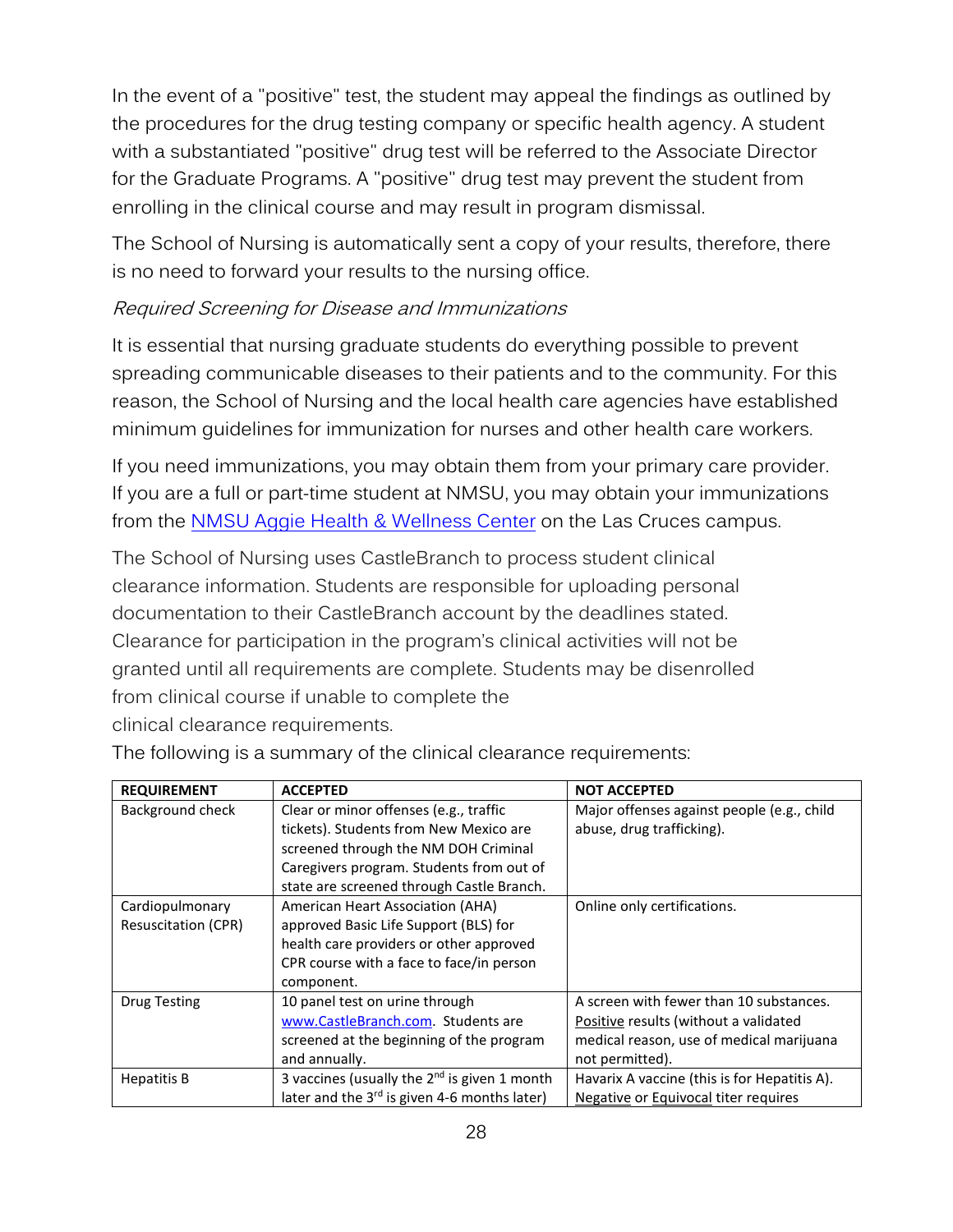| Influenza (flu)<br>Flu immunization (injected or intranasal)<br>Pneumonia vaccine (this is for a different<br>every winter (September through March).<br>organism). The injectable form can be given<br>to pregnant women, but not the intranasal                                                                                                                                                                                                                                                                                                                                                                                                                           |  |
|-----------------------------------------------------------------------------------------------------------------------------------------------------------------------------------------------------------------------------------------------------------------------------------------------------------------------------------------------------------------------------------------------------------------------------------------------------------------------------------------------------------------------------------------------------------------------------------------------------------------------------------------------------------------------------|--|
| form. If the immunization is declined, then<br>many agencies require personnel to wear a<br>mask.                                                                                                                                                                                                                                                                                                                                                                                                                                                                                                                                                                           |  |
| 2 doses of the MMR vaccine that are at<br>Measles (Rubeola)<br>Negative or Equivocal titer to any virus<br>requires revaccination of the series but not<br>least 28 days apart (if born before 1957,<br>Mumps<br>then 1 dose)<br>an additional titer. The student has<br>Rubella (German<br>AND a positive titer to each virus.<br>presumptive immunity after the second<br>measles)<br>Note: Titers to all 3 are required.<br>series per CDC guidelines.<br>Note: Rubella vaccine should NOT be given<br>to pregnant women (a provider note is<br>needed).                                                                                                                 |  |
| Tetanus and Diphtheria only<br>Tetanus, Diphtheria,<br>A vaccine (or booster) within the last 10<br>and Pertussis (TDaP)<br>years containing Pertussis.                                                                                                                                                                                                                                                                                                                                                                                                                                                                                                                     |  |
| Tuberculosis (TB)<br>A 2-step TB Skin Test (TST, PPD, Mantoux)<br>Positive skin test<br>is required every 12 months that is<br>Note: people who had the BCG vaccine can<br>have TB tests.<br>negative (less than 15 millimeters of<br>induration). The 2-step process is one skin<br>test and reading followed by a second skin<br>Positive chest x-ray or symptom report.<br>test and reading 7-21 days after the first<br>Positive blood test<br>test;<br>OR a negative blood test (T-Spot TB test or<br>QuantiFERON®-TB Gold);<br>OR if person ever had a positive skin test<br>result, then one negative chest x-ray AND a<br>yearly negative screening of TB symptoms. |  |
| Varicella (Chicken<br>Adults: 2 vaccines that are at least 28 days<br>Reports from providers or from individuals<br>that they have had the disease. Negative<br>pox)<br>apart;<br>OR 1 vaccine given before 13 years of age;<br>or Equivocal titer requires revaccination of<br>the series but not an additional titer. The<br>AND a positive titer<br>student has presumptive immunity after<br>the second series per CDC guidelines.<br>Varicella vaccine should NOT be given to<br>pregnant women (a provider note is<br>needed).                                                                                                                                        |  |
| No documentation of orientation<br><b>Clinical Agency</b><br>Students may need to complete agency                                                                                                                                                                                                                                                                                                                                                                                                                                                                                                                                                                           |  |

#### <span id="page-32-0"></span>**STUDENT RESPONSIBILITIES IN CLINICAL COURSES**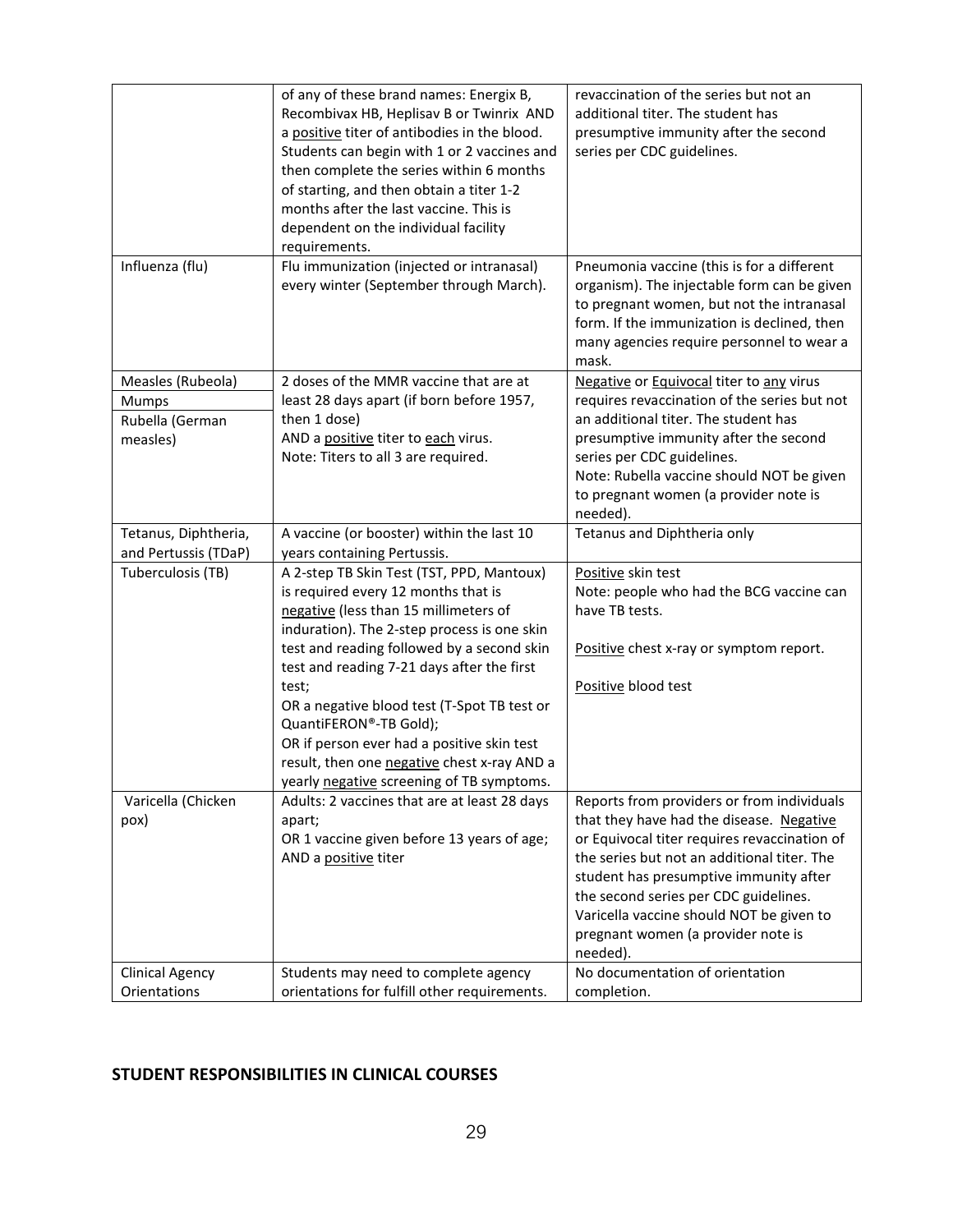- 1. Identify clinical site and preceptor for the upcoming semester and present this information to the course faculty for approval.
- 2. Ensure chosen clinical site meets individual goals and course objectives;
- 3. Submit all required clinical clearance documentation to course faculty as outlined in the MSN Student Handbook;
- 4. Submit the completed Preceptor Bio Form, a copy of the preceptor's license/certification, and CV/resume to the course faculty approval.
- 5. Contact preceptor and arrange the clinical schedule and meet planned time commitments.
- 6. Complete clinical goals form with input from course faculty and preceptor.
- 7. Provide preceptor with the evaluation tool at the beginning of the rotation.
- 8. Review course clinical competencies on the Clinical Evaluation Tool with the preceptor.
- 9. Maintain ongoing communication with preceptor and assigned course faculty regarding progress, expectations, needs, and limitations.
- 10. Demonstrate accountability for actions and safe practice.
- 11. Display professionalism, including professional appearance, and appropriate social behaviors.
- 12. Maintain accurate records of practicum time and experiences.
- 13. Complete the clinical log and/or student journals at designated intervals.
- 14. Take initiative and actively participate in the learning process.
- 15. Submit all course forms to course faculty by assigned due date.
- 16. Provide feedback to course faculty on preceptor and clinical site.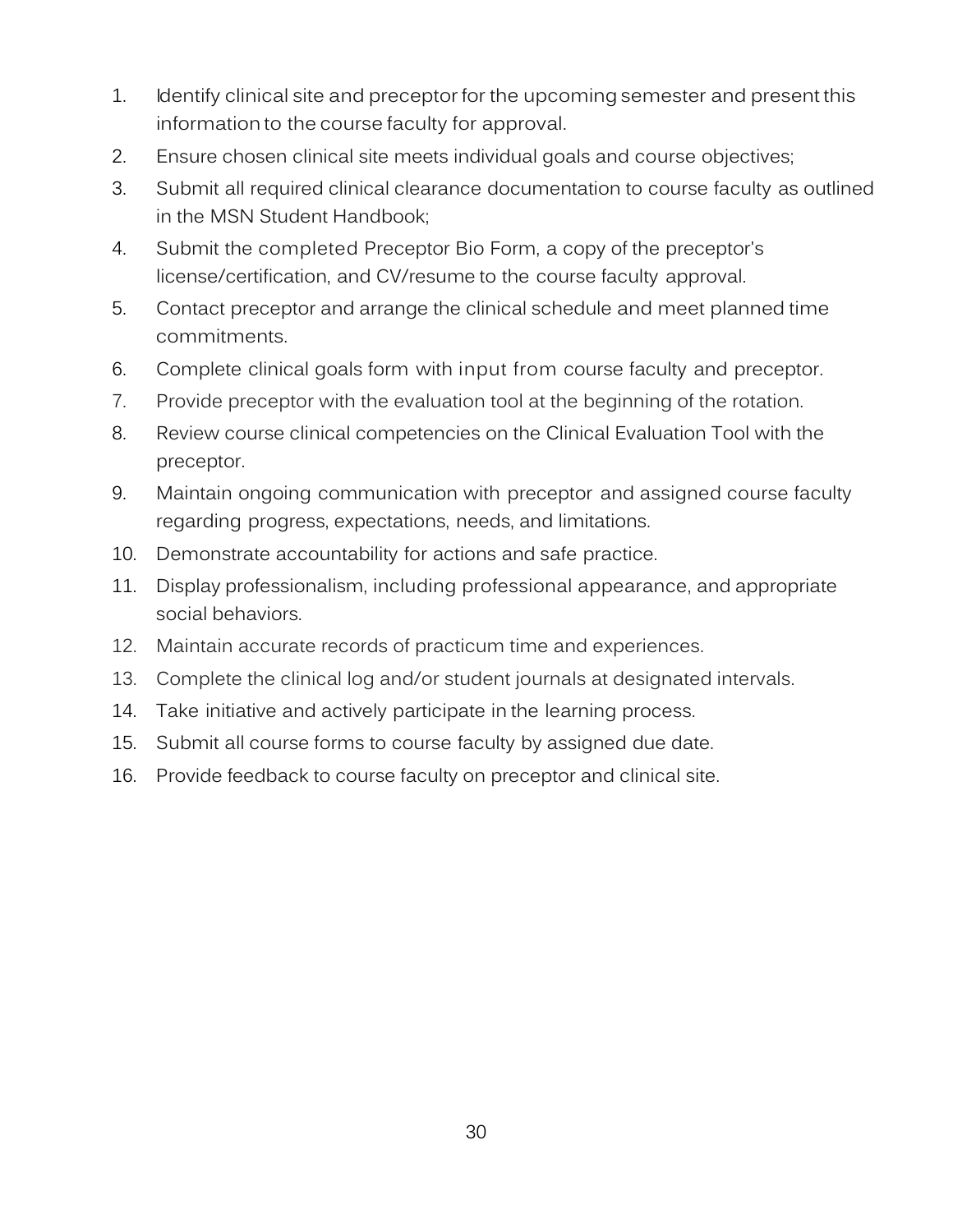#### <span id="page-34-0"></span>**PRECEPTOR RESPONSIBILITIES**

- 1. Submit all required documents related to the preceptorship.
- 2. Orient student to the field experience setting, organizational policies, and key personnel.
- , 3. Discuss the student's learning needs in order to meet their individual goals and course objectives.
- 4. Align the practicum experience to provide opportunities for the student to practice the identified competencies/goals.
- 5. Provide appropriate supervision during the field experience.
- 6. Utilize appropriate teaching methods to help student meet course objectives and competencies.
- 7. Evaluate whether the student is achieving their individual goals and competencies during the field experience.
- 8. Provide feedback to the student about performance throughout the practicum experience.
- 9. Initiate informal conferences with student if a student's performance is unsatisfactory on any given clinical day.
- 10. Monitor student's performance, and if there are concerns, contacting the SON faculty to discuss and develop a formal written corrective plan.
- 11. Demonstrate leadership skills and interdisciplinary collaboration.
- 12. Provide student the opportunity to integrate evidence‐based practice in the field experience.
- 13. Complete the student evaluation form and submit to course faculty at mid‐ point during the rotation/semester (formative evaluation) and at the end of the rotation/semester (summative evaluation).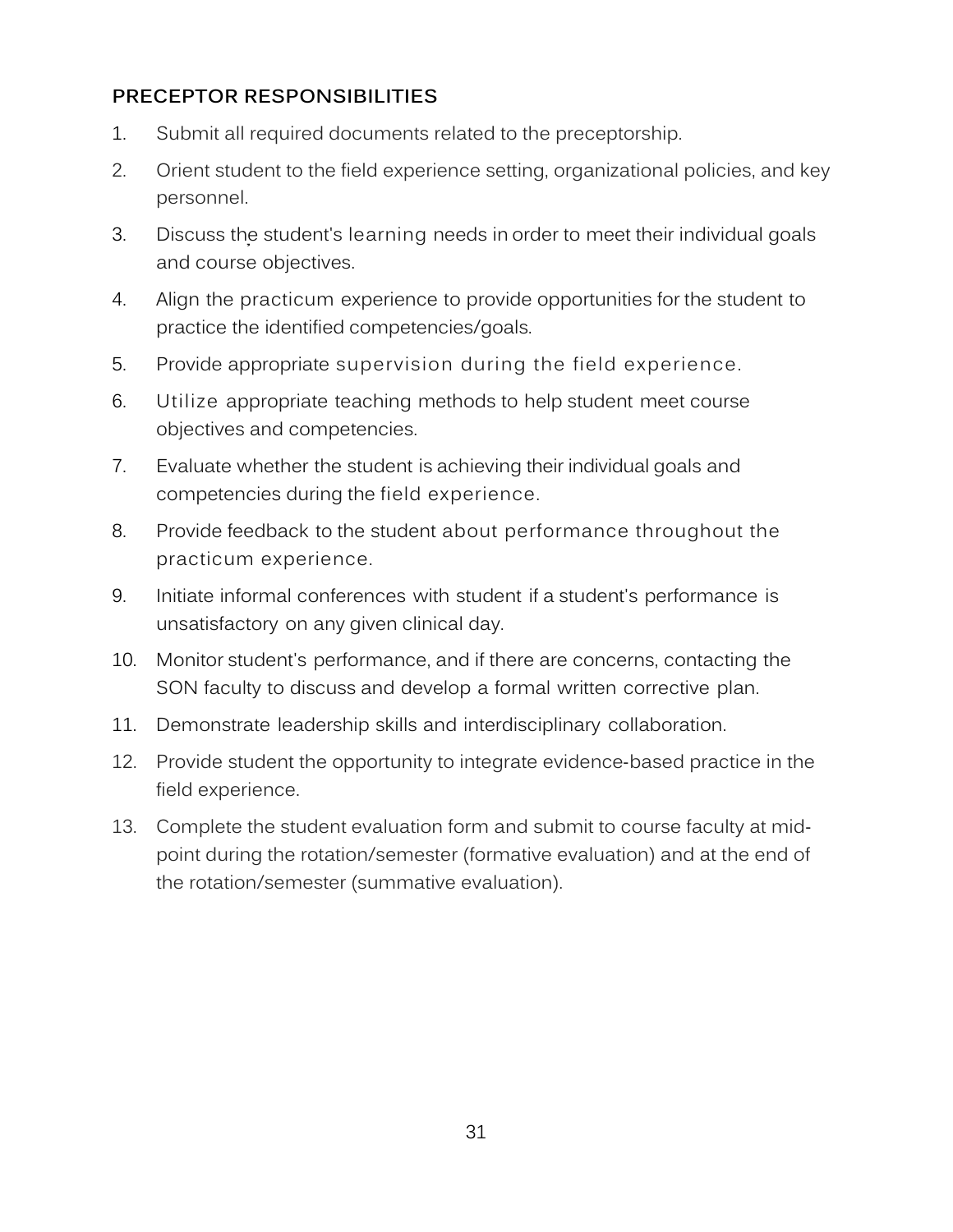#### <span id="page-35-0"></span>**COURSE FACULTY RESPONSIBILITIES**

- 1. Provide guidance to the student on the selection of the preceptor and clinical site.
- 2. Approve preceptors and field experience sites.
- 3. Provide guidance and feedback to the student on individual goals, as well as strategies to meet course objectives and competencies.
- 4. Communicate to preceptor about course objectives, competencies, required clinical hours, and time commitments.
- 5. At a minimum, initiate communications with the preceptor (by phone or videoconference, or in person) the start of the rotation, at midpoint during the rotation and at the end of the rotation. If the student's clinical practicum is less than a full semester, the faculty is required to communicate at the start of the practicum and at the end of the practicum. These communications must be documented.
- 6. Maintain ongoing communication with preceptor and student regarding needs, expectations, limitations, and progress.
- 7. Verify student clinical documentation and hours to ensure that students are meeting course objectives and program requirements.
- 8. Perform the final evaluation of the student's performance with input from the preceptor and assign the final grade in the course.
- 9. Evaluate the preceptor and the site in relation to course objectives.

#### <span id="page-35-1"></span>**LIABILITY INSURANCE**

MSN students who are participating in school-sanctioned clinical experiences are covered by the New Mexico Risk Management Pool. It is not necessary to provide documentation of additional malpractice insurance for student clinical experiences. The NMSU coverage is only valid for participation in activities required for specific nursing courses and does not cover nursing or nurse practitioner activities performed beyond the requirements of the nursing program.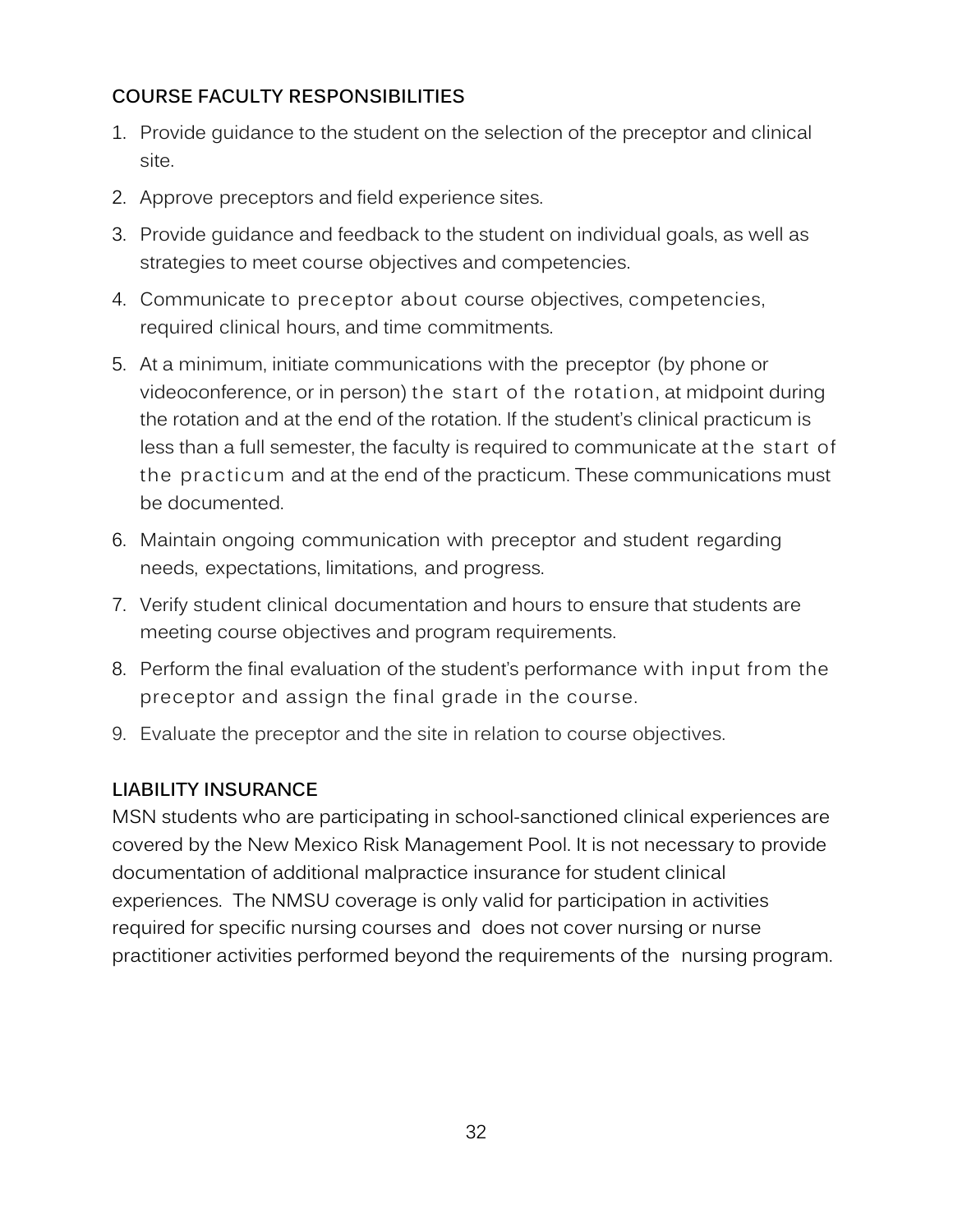#### <span id="page-36-0"></span>**PROFESSIONAL APPEARANCE**

Projecting a professional appearance is a responsibility of all students and faculty. Proper attire and appearance enhances both your credibility and that of the University with clients, their families, and agency personnel.

Please follow the following guidelines: Perfumes, colognes, and body odor should be avoided. Your hair and body should be clean and free of offensive odor. Use deodorant, bathe daily and practice good oral hygiene. Your clothing should be clean, of good repair, and appearance. The smell of tobacco odor on clothing, breath, skin, or hair is an impediment to health, can be offensive, and is not acceptable. While students are expected to bring smart phones to clinical for access to references only. Students should not access email, text messaging, or call features while engaging in their course-related fieldwork.

#### <span id="page-36-1"></span>**CONFIDENTIALITY**

It is the responsibility of every nursing student to safeguard the patient's or client's right to confidentiality. It is the patient's or client's right to determine the degree of self-disclosure and to whom. Revealing self-disclosed information potentially damages a person's reputation or employment opportunities.

Elements of patient or client information are to be discussed only within the realm of the appropriate clinical/educational setting; e.g., planning conferences, postclinical conferences, classroom seminars. It is a serious breach of confidentiality to discuss information outside of clinical conferences, seminars, client-centered conferences with agency staff, and appropriate classes. A nursing student who breaches confidentiality is subject to clinical probation or dismissal from the program. One's nursing practice must honor the element of trust given by patients and clients as they share potentially vulnerable aspects of their lives. A breach of confidentiality is grounds for dismissal.

Students *may not* photocopy/duplicate any patient/client record from any clinical agency. Your clinical agencies may require you to sign a confidentiality statement prior to participating in agency activities.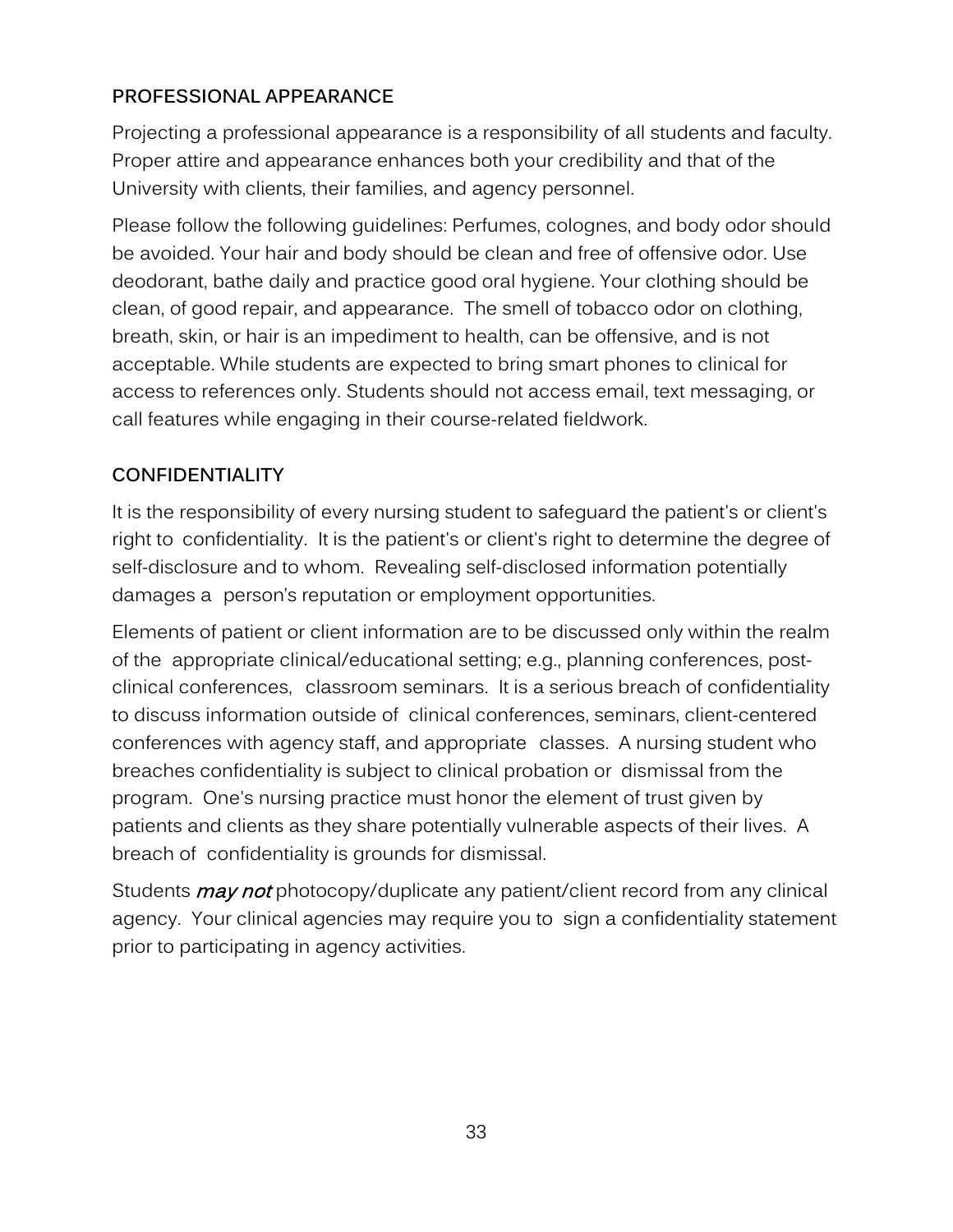#### <span id="page-37-0"></span>**PATIENT/CLIENT SAFETY**

The safety and well-being of the patients and clients with whom students work while in the graduate program are of utmost importance and concern to faculty, the program, and the department. The following are guidelines to assist students in ensuring the safety and well-being of patients/clients. Violation of these guidelines may be grounds for corrective action or dismissal from the program. Unsafe and/or inappropriate clinical practice includes, but is not limited to, situations where the student:

- 1. Violates or threatens the biophysical, psychosocial, and cultural safety of the patient/client;
- 2. Assumes inappropriate independence in actions and decisions, including failure to maintain regular and timely communication with faculty about clinical objectives and performance;
- 3. Fails to recognize and to act upon own limitations, incompetence, and/or responsibilities;
- 4. Fails to interact effectively with other members of the health care team;
- 5. Fails to function in a legal manner as defined by the nurse practice act of the state or territory in which the student is practicing/conducting clinical practica;
- 6. Fails to function in an ethical manner as identified in the ANA Code of Ethics for Nurses (2015).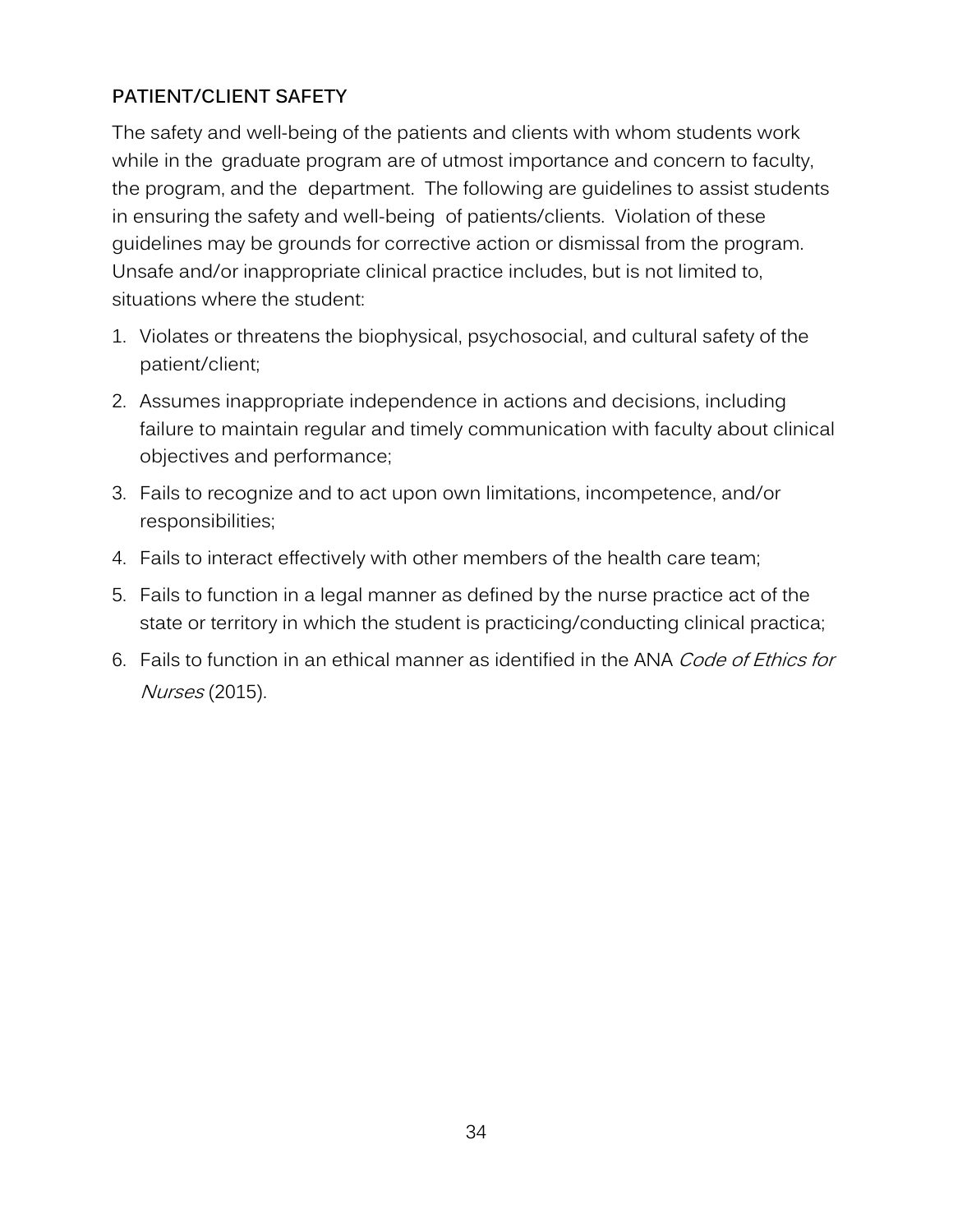## **MSN PROJECT POLICIES**

<span id="page-38-0"></span>MSN students must successfully complete a final project, in lieu of a thesis, to complete the requirements for the degree. This project is supervised by the student's MSN Project Committee. The MSN Project is the culmination of MSN program and represents a capstone exemplar of student learning outcomes. The scope of the project is to reflect application of theory and scholarly literature appropriate to the MSN role and the generalist MSN program of study. The expectation is that this final project and its associated paper will demonstrate scholarship worthy of the Master's degree in Nursing.

Students begin formulating the MSN project in NURS 565, Advanced Nursing Leadership, by developing a project outline. Continued project development takes place in NURS 549, Management of Fiscal and Human Resources. A project prospectus (i.e., proposal) is submitted during the first semester of NURS 595, Advanced Fieldwork in Nursing. In the last semester of studies, the student completes the project in the final NURS 595 course. If necessary, students may repeat NURS 595 to complete the project.

#### <span id="page-38-1"></span>**COMPREHENSIVE EXAM**

Since the MSN project is the culmination of a course of graduate studies, it is expected to showcase the student's knowledge and skills acquired from the student's Master's coursework. Therefore, the final paper serves as the written comprehensive exam. If this project is not judged to be satisfactory by the committee, the student will need to undertake a comprehensive oral exam before the Graduate School deadline for holding a final exam for that semester (https://gradschool.nmsu.edu/graduate\_calendar/) if the student wishes to graduate that semester.

#### <span id="page-38-2"></span>**FINAL EXAM**

After the final project paper has been completed (see below), the student must complete an oral final defense of the project which serves as the MSN non-thesis Final Exam. The deadline for the Final Exam for Master's non-thesis students can be found at: https://gradschool.nmsu.edu/graduate\_calendar/. The Final Exam form for non-thesis students must be submitted to the Graduate School at least 10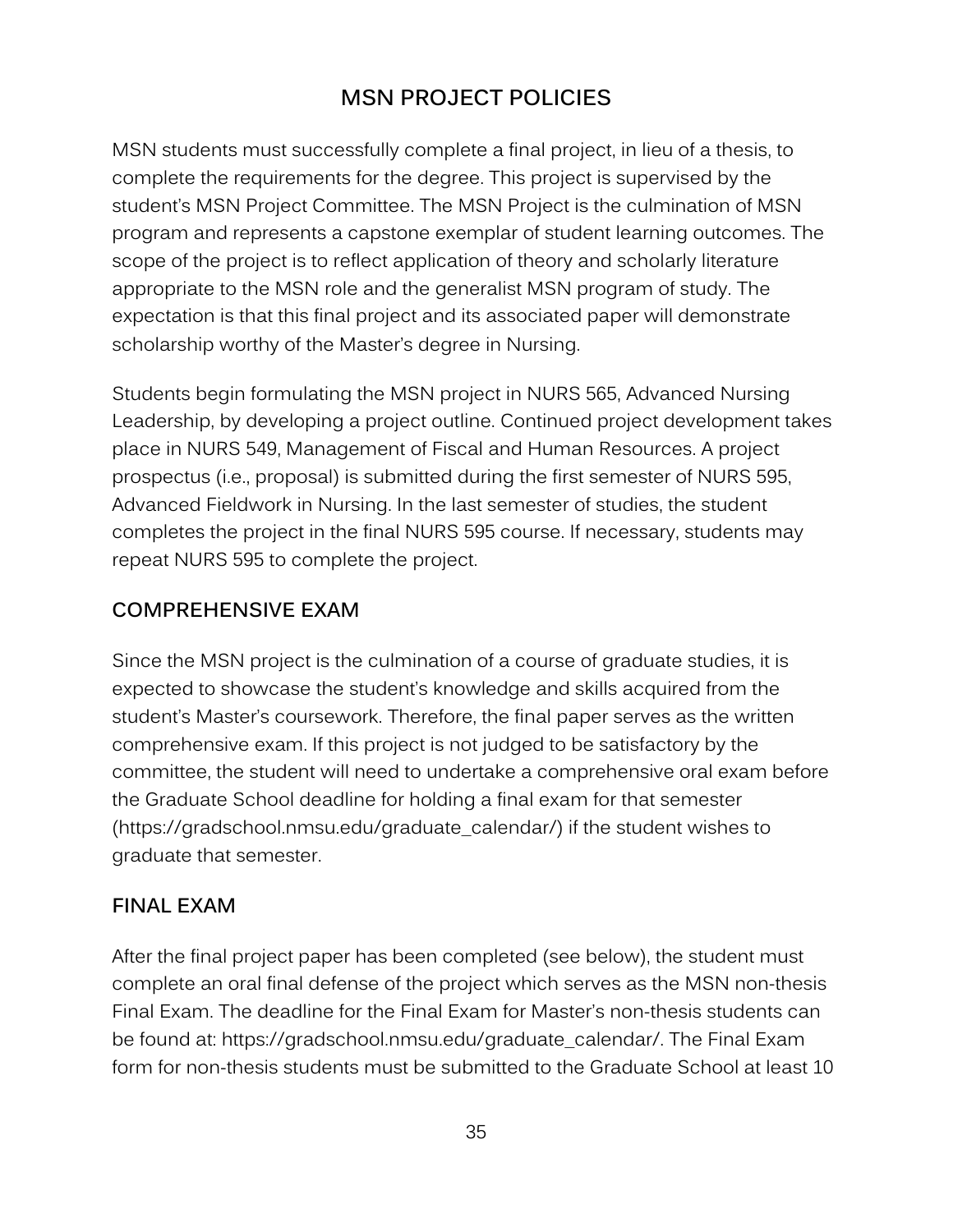business days before the scheduled exam is held. The MSN student should contact the Graduate Advisor (Karen Pech) as soon as the Final Exam is

scheduled. The Graduate Advisor will complete the form, collect the required signatures and submit the completed form to the Graduate School. Please be aware that the Graduate Advisor may need up to a week to collect the required signatures. If this form is not submitted on time, you may need to reschedule your exam.

#### <span id="page-39-0"></span>**OVERVIEW OF MSN PROJECT**

Final projects for the MSN in Nursing Administration are evidence-based improvements to administrative structure/processes or healthcare system change. The project is a proposal for an evidence-based change, however the student is not expected to implement the project.

Examples of MSN project topics which promote administrative or system-level changes are:

1. Planning and conducting a quality improvement project. For example, evaluating the rate of catheter infections and revising protocols to meet a predetermined benchmark, developing a presentation of the project to pursue approval from appropriate stakeholders, and possibly developing a new or modified policy, and a teaching presentation.

2. Reviewing and revising unit policies for a practice change with the most current evidence and then presenting the new policies to the director and professional staff.

3. The development of a position for chief safety officer for a unit or institution, to include position description based on current evidence, job responsibilities, and a presentation to the appropriate facility leaders.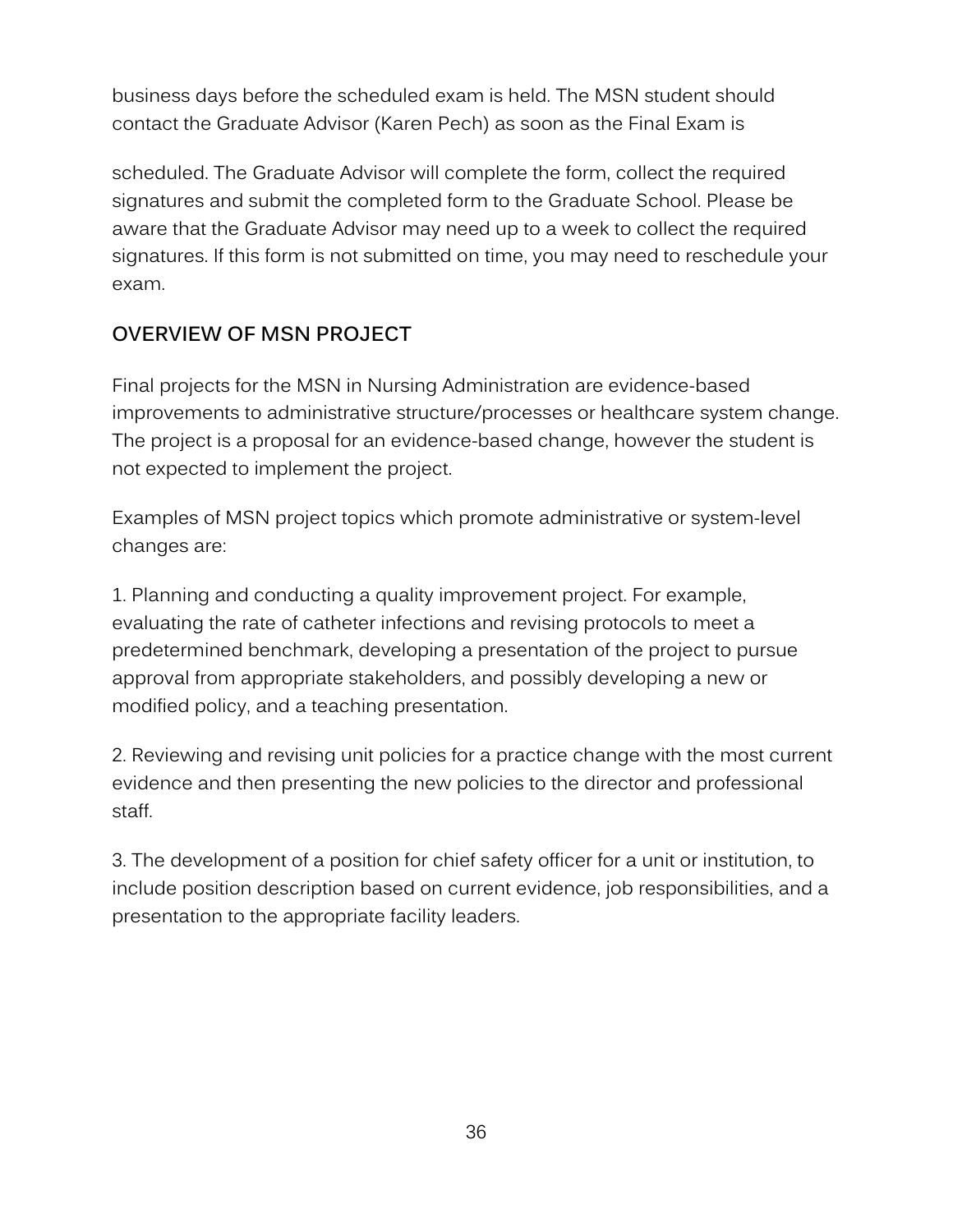#### <span id="page-40-0"></span>**FINAL PROJECT PAPER**

The final project paper is in lieu of the graduate comprehensive exam. The final paper must include the following:

- 1. description of the clinical problem or issue identified;
- 2. presentation of a scholarly literature review on the topic;
- 3. plan to address the problem identified, with proposed outcome measures;
- 4. description of the theoretical framework identified, as well as one alternate theory;
- 5. specific and measurable implementation plan;
- 6. explicit and measurable outcomes developed and discussed.

APA format is expected, and will count toward 10% of the total grade for the project.

#### <span id="page-40-1"></span>**MSN PROJECT COMMITTEE AND SUBMISSION OF FINAL PROJECT PAPER**

In the last semester of study, a graduate committee is convened to review the MSN final project papers. The committee must have at least 2 members from the School of Nursing and one dean's representative. The chair of the committee must have graduate faculty status. The dean's representative cannot be a member of the School of Nursing and is generally appointed by the committee chair. One of the SON faculty members must represent the specialty track (i.e., Nursing Administration).

Graduate committee members will have 14 working days to review the final project paper. The committee will assign an assessment of 'pass' or 'fail' or 'adjourn'. Students will be notified of the committee decision by the chair.

A student may 'pass' with no revisions needed or may be required to rewrite parts of the final project paper ('adjourn' or 'fail' depending on the extent of the revisions required) and then resubmit the revised paper to the committee. If a rewrite is required, it is done in conjunction with guidance from the committee chair and members. Students must resubmit the revised paper within a reasonable period of time for review by the committee. If the student's revised paper is graded as 'fail' by the committee, the student will be required to revise the paper until it meets the committee's approval and successfully complete an oral comprehensive exam before graduating.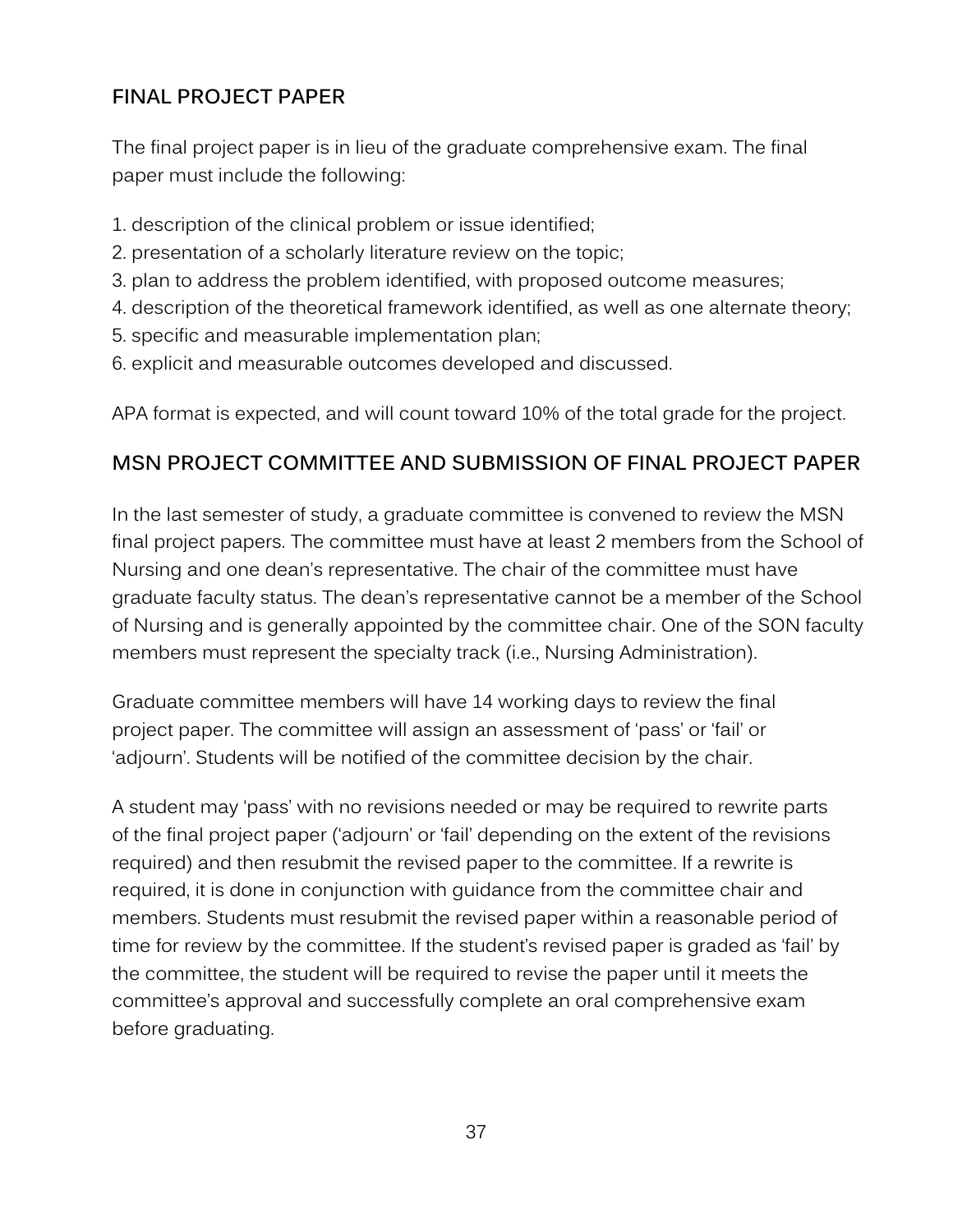## **ADDITIONAL UNIVERSITY POLICIES AND RESOURCES**

#### <span id="page-41-1"></span><span id="page-41-0"></span>**STUDENTS WITH DISABILITIES**

Section 504 of the Rehabilitation Act of 1973 and the Americans with Disabilities Act (ADA) covers issues relating to disability and accommodations. If a student has questions or needs an accommodation in the classroom (all medical information is treated confidentially), contact:

#### **Student Accessibility Services (SAS)**

| Corbett Center, Rm. 244 | Phone: (575) 646-6840          |
|-------------------------|--------------------------------|
| E-mail: sas@nmsu.edu    | Website: https://sas.nmsu.edu/ |

#### **Student Responsibilities:**

- 1. Register with SAS and obtain accommodation documents early in the semester.
- 2. Deliver the completed accommodation and testing form(s) to the instructor(s) within the first two weeks of beginning of classes (or within one week of the date services are to commence).
- 3. Retrieve the signed form(s) from faculty and return to SAS within five (5) days of receipt from faculty at least one week before any scheduled exam, and
- 4. Contact the SAS Office if the services/accommodations requested are not being provided, not meeting your needs, or if additional accommodations are needed. Do not wait until you receive a failing grade. Retroactive accommodations cannot be considered.

#### **Faculty Responsibilities:**

- 1. Sign the ACCOMMODATION REQUEST FORM and TESTING ACCOMMODATION FORM (when presented), retain a copy and return the original to the student within five (5) working days of receipt;
- 2. Contact SAS immediately if there are any questions or disputes regarding accommodation(s), disruptive behavior, etc.; and
- **3.** Refer the students to SAS for any additional accommodations.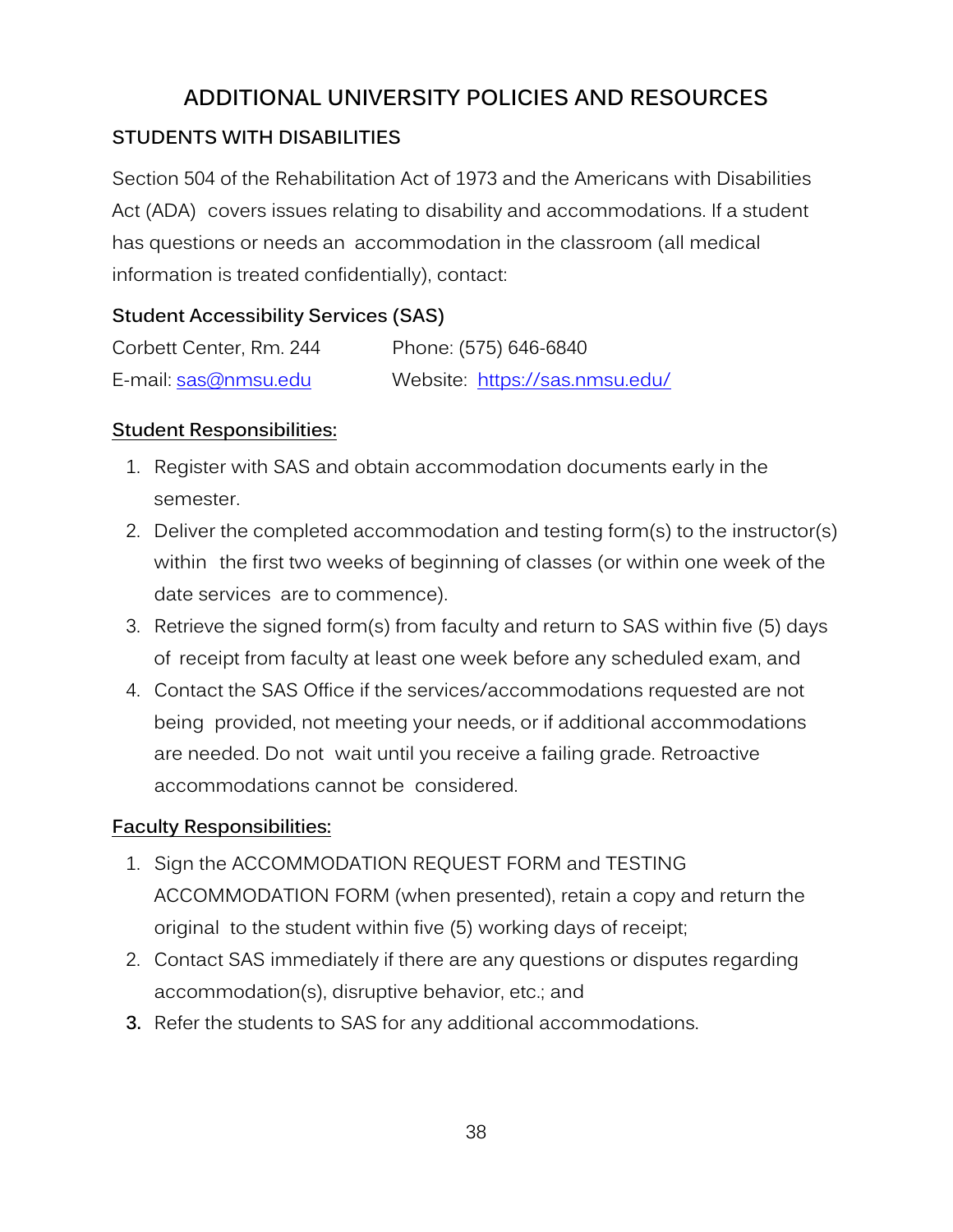#### <span id="page-42-0"></span>**DISCRIMINATION**

NMSU policy prohibits discrimination on the basis of age, ancestry, color, disability, gender identity, genetic information, national origin, race, religion, retaliation, serious medical condition, sex, sexual orientation, spousal affiliation and protected veterans status.

Furthermore, Title IX prohibits sex discrimination to include sexual misconduct, sexual violence, sexual harassment and retaliation. For more information on discrimination issues, Title IX or NMSU's complaint process contact:

Office of Institutional Equity (OIE), O'Loughlin House **Phone:** (575) 646-3635 **E-mail:** [equity@nmsu.edu](mailto:equity@nmsu.edu) **Website**: [https://equity.nmsu.edu](https://equity.nmsu.edu/)

#### <span id="page-42-1"></span>**OTHER NMSU RESOURCES**

| <b>NMSU Police Department</b>      | (575)-646-3311/www.nmsupolice.com |
|------------------------------------|-----------------------------------|
| <b>NMSU Police Victim Services</b> | $(575) - 646 - 3424$              |
| <b>NMSU Counseling Center</b>      | $(575) - 646 - 2731$              |
| <b>NMSU Dean of Students</b>       | $(575) - 646 - 1722$              |
| For Any On campus Emergencies      | 911                               |

#### <span id="page-42-2"></span>**WRITING CENTER**

Students are encouraged to use the Writing Center to improve their writing skills and the quality of their papers (located in Room 102, English Building; phone 575 646-5297). Please note this is an on-campus resource only.